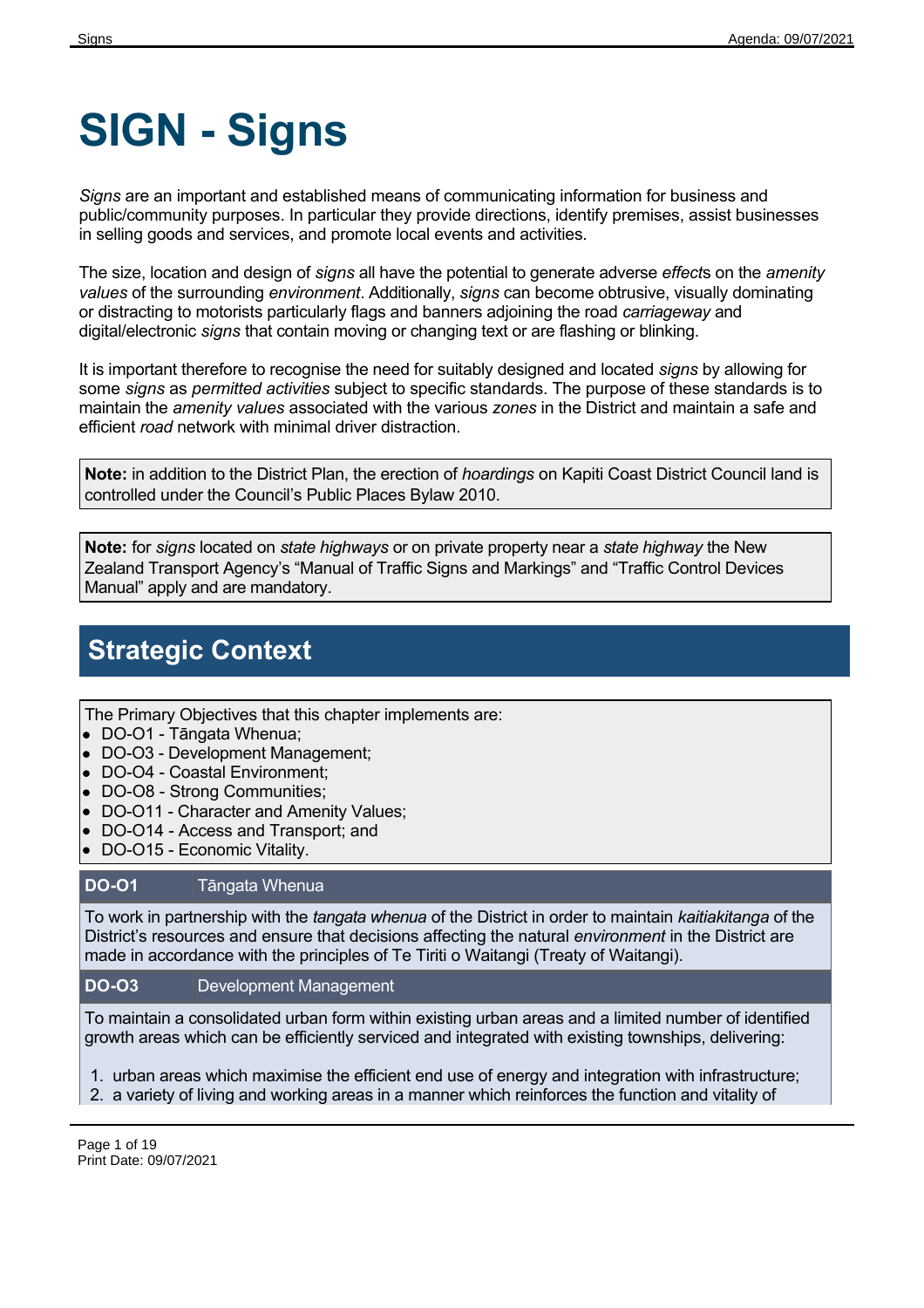centres;

- 3. resilient communities where development does not result in an increase in risk to life or severity of damage to property from natural hazard events;
- 4. higher residential densities in locations that are close to centres and public open spaces, with good access to public transport;
- 5. management of development in areas of special character or amenity so as to maintain, and where practicable, enhance those special values;
- 6. sustainable natural processes including freshwater systems, areas characterised by the productive potential of the land, ecological integrity, identified landscapes and features, and other places of significant natural amenity;
- 7. an adequate supply of housing and areas for business/employment to meet the needs of the District's anticipated population which is provided at a rate and in a manner that can be sustained within the finite carrying capacity of the District; and
- 8. management of the location and effects of potentially incompatible land uses including any interface between such uses.

#### **DO-O4** Coastal Environment

To have a coastal environment where:

- 1. areas of outstanding natural character and high natural character, outstanding natural features and landscapes, areas of significant indigenous vegetation and significant habitats of indigenous fauna are identified and protected;
- 2. areas of outstanding natural character and high natural character are restored where degraded;
- 3. the effects of inappropriate subdivision, use and development are avoided, remedied, or mitigated;
- 4. public access to and along the coast to facilitate active and passive recreational use is maintained and enhanced while managing inappropriate vehicle access; and
- 5. Inappropriate development does not result in further loss of coastal dunes in the area mapped as the coastal environment.

### **DO-O8** Strong Communities

To support a cohesive and inclusive community where people:

- 1. have easy access and connectivity to quality and attractive public places and local social and community services and facilities;
- 2. have increased access to locally produced food, energy and other products and resources;
- 3. have improved health outcomes through opportunities for active living or access to health services; and
- 4. have a strong sense of safety and security in public and private spaces.

### **DO-O11** Character and Amenity Values

To maintain and enhance the unique character and amenity values of the District's distinct communities so that residents and visitors enjoy:

- 1. relaxed, unique and distinct village identities and predominantly low-density residential areas characterised by the presence of mature vegetation, a variety of built forms, the retention of landforms and unique community identities;
- 2. vibrant, lively *town centres* supported by higher density residential and mixed use areas;
- 3. neighbourhood *centres*, village communities and employment areas characterised by high levels of amenity, accessibility and convenience;
- 4. productive rural areas, characterised by openness, natural landforms, areas and corridors of *indigenous vegetation*, and *primary production activities*; and
- 5. well managed interfaces between different types of land use areas (e.g. between living, working and rural areas and between potentially conflicting land uses, so as to minimise adverse *effect*s.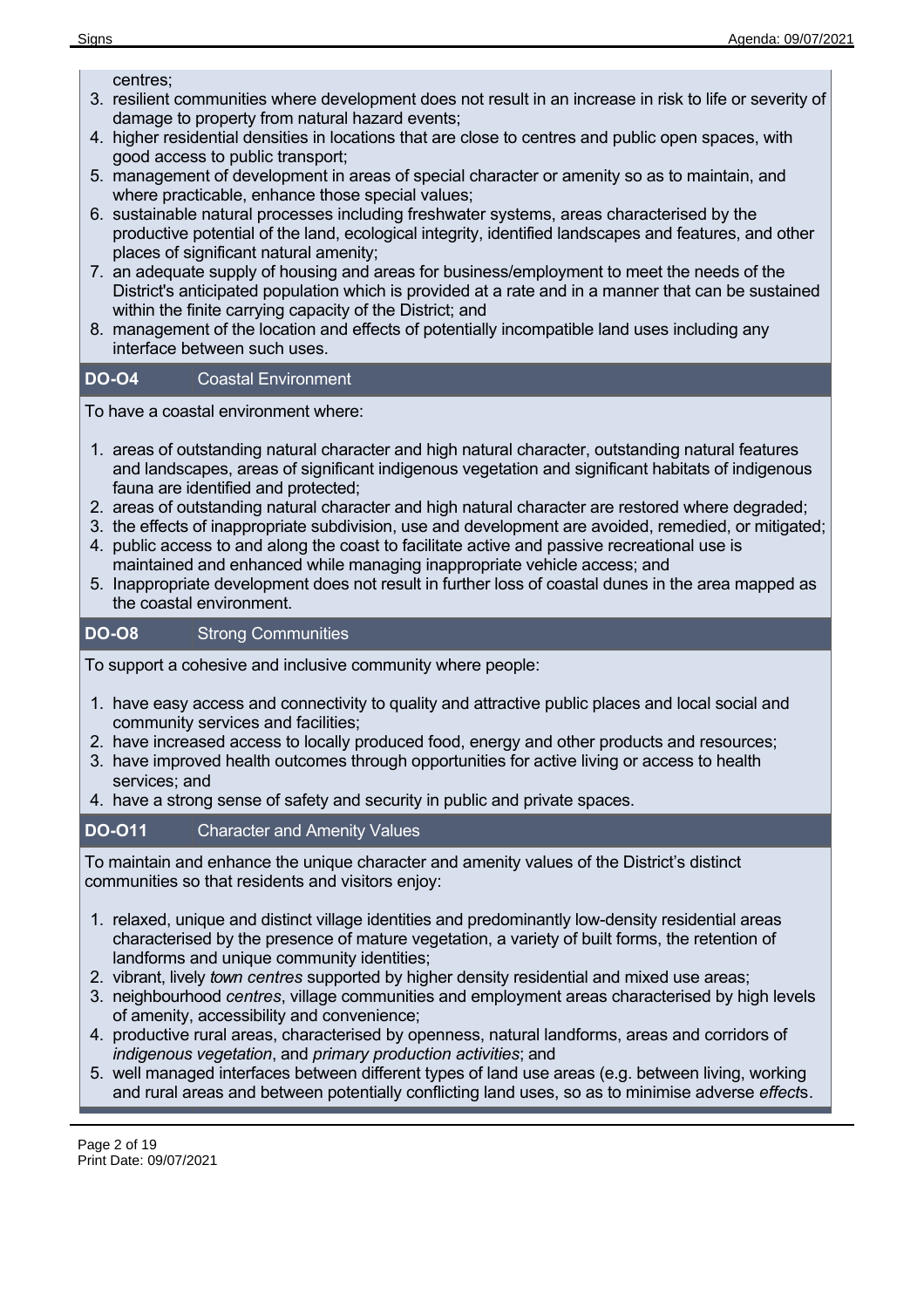#### **DO-O14** Access and Transport

To ensure that the transport system in the District:

- 1. integrates with land use and urban form and maximises accessibility;
- 2. improves the efficiency of travel and maximises mode choice to enable people to act sustainably as well as improving the resilience and health of communities;
- 3. contributes to a strong economy;
- 4. avoids, remedies or mitigates adverse *effect*s on land uses;
- 5. does not have its function and operation unreasonably compromised by other activities;
- 6. is safe, fit for purpose, cost effective and provides good connectivity for all communities; and
- 7. provides for the integrated movement of people, goods and services.

### **DO-O15** Economic Vitality

To promote sustainable and on-going economic development of the local economy, including the rural sector, with improved number and quality of jobs and investment through:

1.

- 1. encouraging *business activities* in appropriate locations within the District, principally through differentiating and managing various types of *business activities* both on the basis of the activity, and the potential local and strategic *effect*s of their operation;
- 2. reinforcing a compact, well designed and sustainable regional form supported by an integrated *transport network*;
- 3. enabling opportunities to make the economy more resilient and diverse;
- 4. providing opportunities for the growth of a low carbon economy, including clean technology;
- 5. minimising *reverse sensitivity effect*s on *business activities*, including *primary production activities* ; and
- 6. enhancing the amenity of *Working Zones*;

while: 2.

- 1. ensuring that economic growth and development is able to be efficiently serviced by *infrastructure*;
- 2. encouraging commercial consolidation and the co-location of community services and facilities primarily within the *Paraparaumu Sub-Regional Centre* and *Town Centres*; and
- 3. managing contamination, pollution, odour, noise and glare, associated with *business activities,* including *primary production activities*.

The rules in this chapter apply to all land and activities in all *zones* unless otherwise specified. Provisions in other chapters of the Plan may also be relevant.

### **Policies**

| SIGN-P1                                                                                                                                                    | <b>Public Benefit</b>                                    |  |  |
|------------------------------------------------------------------------------------------------------------------------------------------------------------|----------------------------------------------------------|--|--|
| The public benefit of appropriately designed and located signs will be recognised.                                                                         |                                                          |  |  |
| SIGN-P2                                                                                                                                                    | Character and Amenity of the Residential and Rural Zones |  |  |
| The type, size, location and design of signs will be managed to protect the landscape, character and<br>amenity values of the Residential and Rural Zones. |                                                          |  |  |
| SIGN-P3                                                                                                                                                    | Character and amenity of the Working Zones               |  |  |
| The type, size, location and design of signs will be managed to enable businesses to identify and                                                          |                                                          |  |  |

Page 3 of 19 Print Date: 09/07/2021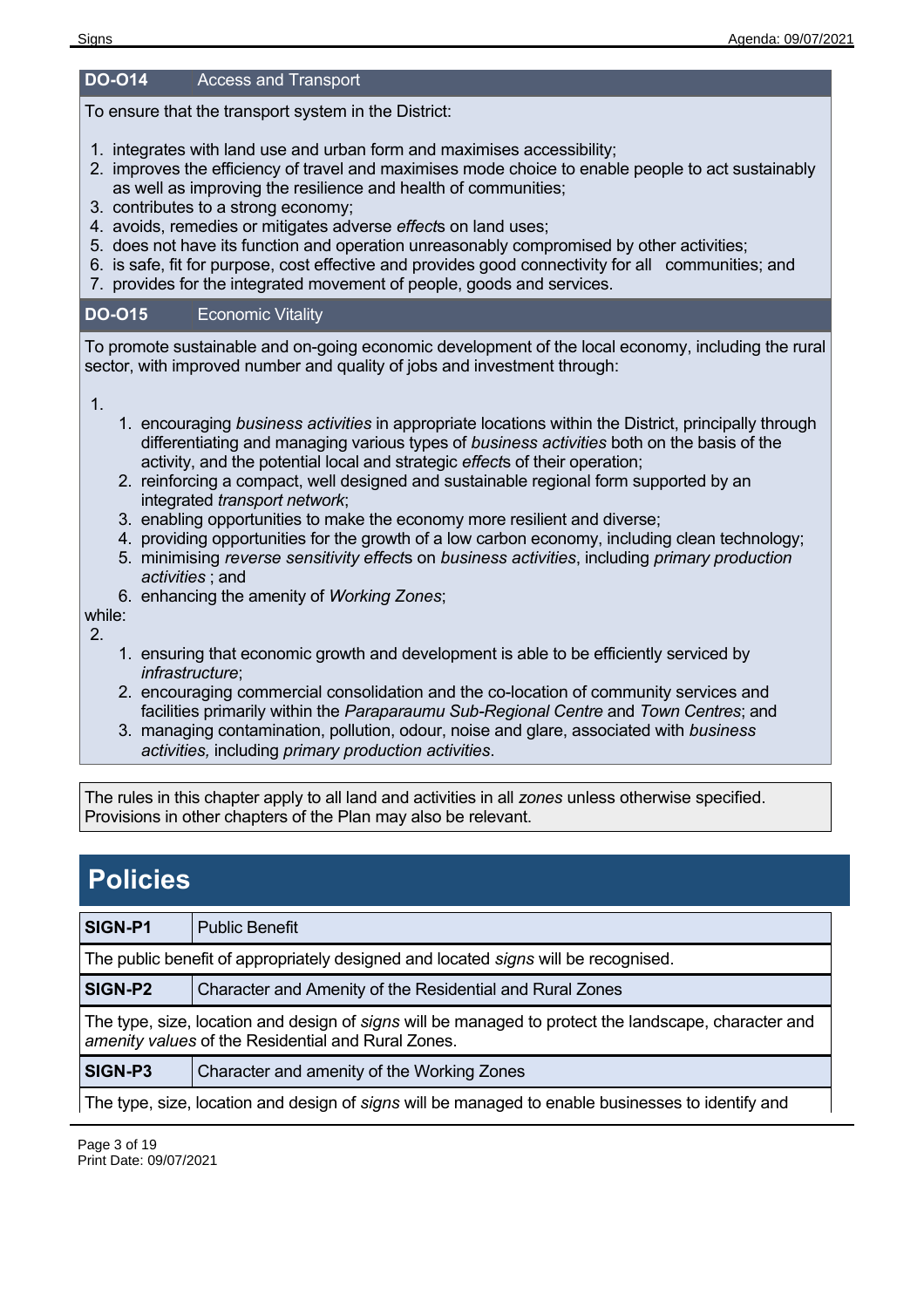advertise their business premises while minimising any adverse *effects* of such signage on the landscape, character and *amenity values* of the Working Zones.

| <b>SIGN-P4</b> | Safety                                                                                                                                                                                                                                                                 |
|----------------|------------------------------------------------------------------------------------------------------------------------------------------------------------------------------------------------------------------------------------------------------------------------|
|                | 1. The traffic safety benefits of appropriately designed and located signs will be recognised; and<br>2. Signs will be designed and located so they do not interfere with the safe and efficient use of roads<br>(including State Highways) and pedestrian/cycle ways. |

**SIGN-P5** Sign Assessment Criteria

In considering *resource consent* applications for activities which do not meet the *permitted activity* standards for *signs*, or *signs* that are not provided for as a *restricted discretionary activity* under this chapter, the *Council* shall have regard to the following matters to determine the appropriateness or otherwise of the proposed *sign*:

### **Purpose**

- 1. the primary purpose and any secondary purposes of the *sign*. For example, to provide information to the community, to give directions, to attract attention, to advertise sponsorship, or private advertising;
- 2. the degree to which the *sign(s)* relate to activities on the *subject site* or in a nearby area;
- 3. the extent to which the proposed *sign* type is needed compared to a *sign* that complies with the *permitted activity* standards;
- 4. the extent to which any wider public benefit may result from the *sign* being displayed;

### **Location**

1. the *effects* of the bulk, location and placement of the *sign(s)* on a *subject site* or *building*, including existing and proposed *sign(s);*

### **Character and Amenity**

- 1. the proposed location, size, design and content of any proposed *sign* and its consistency with the character and *amenity values* of the *subject site*, adjacent *subject sites* and the surrounding area;
- 2. the visual dominance and proliferation of the *sign(s)* and the number of *signs* already existing on the *subject site* and on adjacent *subject sites*;

### **Type of sign**

- 1. the colour, material and reflectivity of the *sign(s);*
- 2. whether the *sign(s)* contain any offensive or objectionable material including any *conditions* of consent required to maintain the content of the *sign* in this respect;
- 3. whether the *sign* will or is likely to detract from the character and *amenity values* of the area;

### **Safety**

- 1. the degree to which the *sign(s)* may adversely affect traffic and pedestrian/cyclist safety, including sightlines and any potential obstructions or distractions to pedestrians, cyclists and motorists;
- 2. the degree to which the *sign(s)* may adversely affect *aircraft operations* at the Kāpiti Coast Airport;
- 3. the degree of *effects* of the proposed *sign(s)* on the efficiency of the adjacent and surrounding *road* network;
- 4. any traffic safety benefits of having the proposed type of *sign(s)*; and

### **Cumulative Effects**

1. any cumulative *effects* relating to any of the above.

### **Rules**

Page 4 of 19 Print Date: 09/07/2021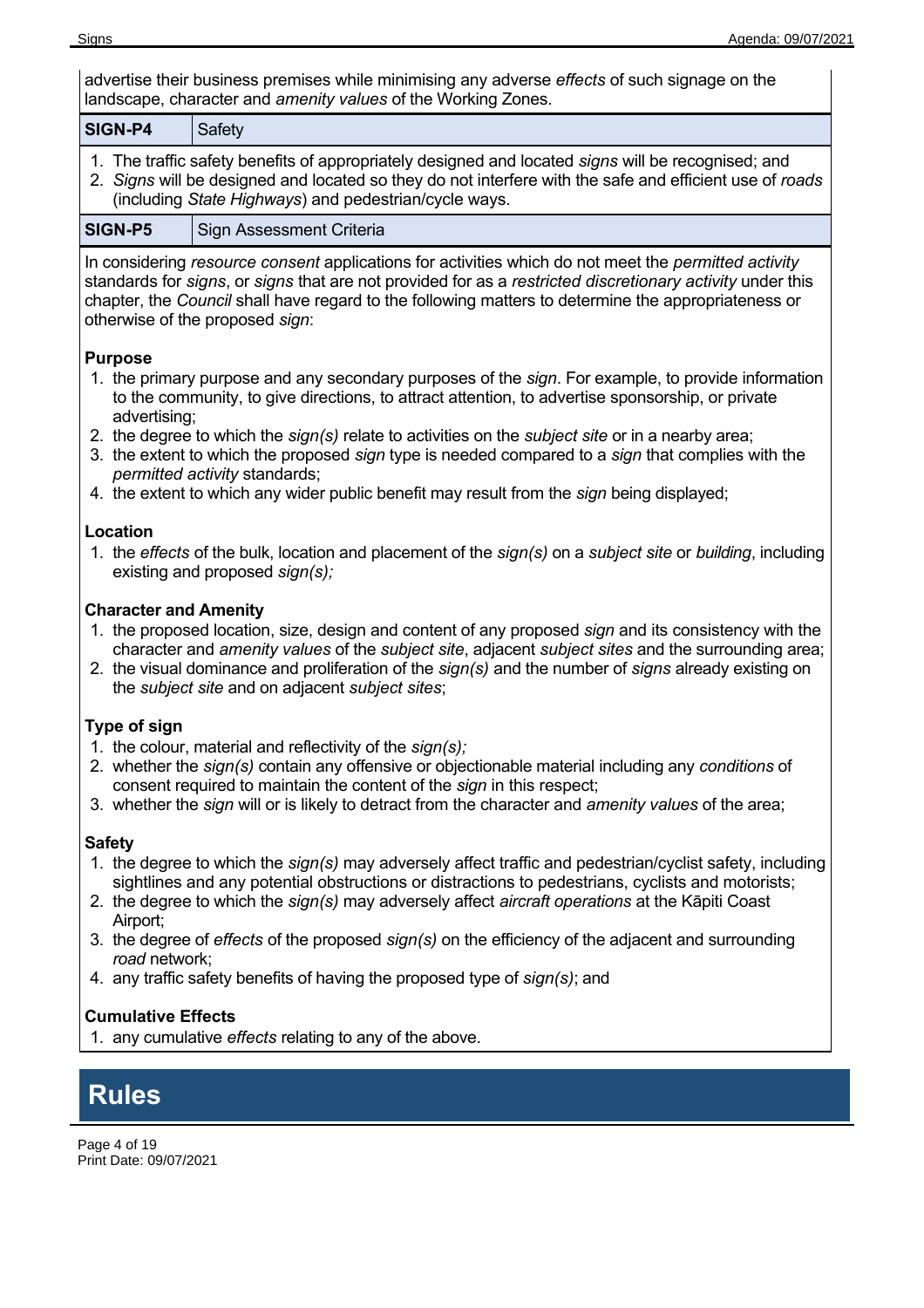| SIGN-R1               | Signs in all zones meeting the general permitted activity standards and the relevant<br>zone-specific permitted activity standards.                                                                                                                                                                                                                                                                                                                                                                                                                                                                                                                                                                                                                                                                                                                                                                                                                                                                               |  |  |  |
|-----------------------|-------------------------------------------------------------------------------------------------------------------------------------------------------------------------------------------------------------------------------------------------------------------------------------------------------------------------------------------------------------------------------------------------------------------------------------------------------------------------------------------------------------------------------------------------------------------------------------------------------------------------------------------------------------------------------------------------------------------------------------------------------------------------------------------------------------------------------------------------------------------------------------------------------------------------------------------------------------------------------------------------------------------|--|--|--|
|                       | The following signs are excluded from this rule:<br>• Signs managed by rule SIGN-R10.                                                                                                                                                                                                                                                                                                                                                                                                                                                                                                                                                                                                                                                                                                                                                                                                                                                                                                                             |  |  |  |
|                       | Sign measurement criteria apply to activities under this rule.                                                                                                                                                                                                                                                                                                                                                                                                                                                                                                                                                                                                                                                                                                                                                                                                                                                                                                                                                    |  |  |  |
| Permitted<br>Activity | <b>Standards</b><br>Sign Measurement Criteria:                                                                                                                                                                                                                                                                                                                                                                                                                                                                                                                                                                                                                                                                                                                                                                                                                                                                                                                                                                    |  |  |  |
|                       | Where the area of a sign must be measured to assess against rules and standards<br>within this chapter, the following measurement criteria must be followed:                                                                                                                                                                                                                                                                                                                                                                                                                                                                                                                                                                                                                                                                                                                                                                                                                                                      |  |  |  |
|                       | a. In relation to 2-sided/double sided or 3-sided signs; the area of the sign is the<br>combined total surface area of all sides/surfaces of the sign.<br>b. Flags and banners that have lettering on one side only (with the other side of the<br>material being plain/blank) shall be regarded as a single-sided sign<br>c. Flags and banners that have lettering on both sides of the flag/banner or contain<br>no text shall be regarded as a 2-sided/double sided sign<br>d. Where the lettering, symbols or graphics are to be located on a surface such as a<br>building, wall, fence or similar, the sign area is calculated by measuring the<br>rectangular area which encloses all letters, symbols or graphics that make up the<br>sign.<br>e. A sign that has more than 3 sides or surface areas shall be considered a three<br>dimensional sign.                                                                                                                                                     |  |  |  |
|                       | <b>General Permitted Activity Standards for signs in all zones</b>                                                                                                                                                                                                                                                                                                                                                                                                                                                                                                                                                                                                                                                                                                                                                                                                                                                                                                                                                |  |  |  |
|                       | 1. All signs must be displayed on the <i>subject site</i> on which the activity will be<br>undertaken on, and must not be allowed within the legal road, except:<br>a. street name, directional and enforcement signs authorised by the road<br>controlling authority and erected by or on behalf of the road controlling                                                                                                                                                                                                                                                                                                                                                                                                                                                                                                                                                                                                                                                                                         |  |  |  |
|                       | authority including signs authorised under any applicable bylaw;<br>b. road marking, regulatory and warning signs, and any signs relating to the<br>management of traffic within the District authorised by the road controlling<br>authority and erected by or on behalf of the road controlling authority;<br>c. decorative, festive, information or advertising signs, banners, or flags erected<br>within legal road authorised by the road controlling authority and erected by or<br>on behalf of the Council;<br>d. signs under verandahs provided for in rule SIGN-R8 as 'Sign type' (7) in SIGN-<br>Table 2 'Additional standards for signs in the Working Zones;<br>e. sandwich board signs provided for in rule SIGN-R8 as 'Sign type' (10) in SIGN-<br>Table 2 'Additional standards for signs in the Working Zones;<br>f. election signs in areas specified by resolution of Council; and<br>g. community purpose event/charity event signs provided for as a permitted<br>activity in rule SIGN-R5. |  |  |  |
|                       | 2. All free-standing signs within 10 metres of a vehicle access must be setback at<br>least 1.5 metres from the road boundary. This setback does not apply if the sign:                                                                                                                                                                                                                                                                                                                                                                                                                                                                                                                                                                                                                                                                                                                                                                                                                                           |  |  |  |
|                       | a. is less than 1 metre in <i>height</i> , measured from the <i>height</i> of the kerb closest to                                                                                                                                                                                                                                                                                                                                                                                                                                                                                                                                                                                                                                                                                                                                                                                                                                                                                                                 |  |  |  |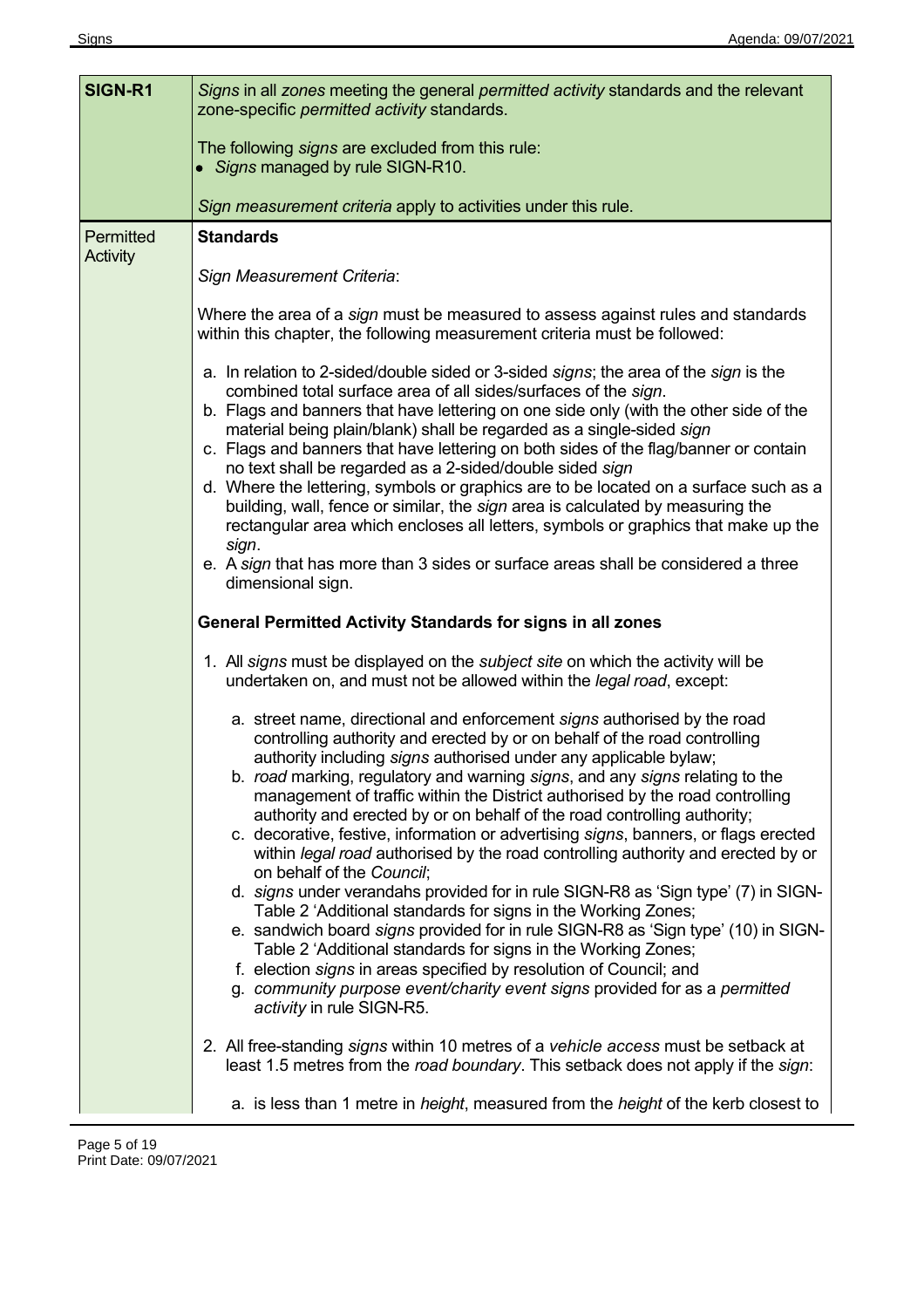| the sign; or<br>b. is clear and unobstructed (except for up to 2 posts necessary to structurally<br>support the sign) up to at least 2.5m in height above the level of the kerb<br>closest to the sign.                                                                                                                                                                                                                                                                                                                                                                                                                                                                                                                                                                                                                                                                                                                                                                                                                                                                                                                                                                                                                                                                             |
|-------------------------------------------------------------------------------------------------------------------------------------------------------------------------------------------------------------------------------------------------------------------------------------------------------------------------------------------------------------------------------------------------------------------------------------------------------------------------------------------------------------------------------------------------------------------------------------------------------------------------------------------------------------------------------------------------------------------------------------------------------------------------------------------------------------------------------------------------------------------------------------------------------------------------------------------------------------------------------------------------------------------------------------------------------------------------------------------------------------------------------------------------------------------------------------------------------------------------------------------------------------------------------------|
| 3. In addition to Standard 2 above, all free-standing signs on a corner subject site<br>must be set back at least 10 metres from the intersection of the two roads,<br>measured from the edge of the intersecting kerbs to the nearest edge of the sign.<br>This setback does not apply where such signs are clear and unobstructed (except<br>for up to 2 posts necessary to structurally support the sign) up to at least 2.5m in<br>height above the level of the kerb closest to the sign.<br>4. All signs must have any external lighting permanently fixed (i.e. not flashing,<br>blinking or changing) and directed solely at the sign.<br>5. Signs, other than official road controlling and traffic management signs located<br>within legal road and authorised by the road controlling authority, must not<br>incorporate any reflective material.<br>6. Signs must not be located and positioned for the purpose of being viewed from the<br>airspace.<br>7. Signs must not emit any sound.<br>8. The total area of digital/electronic signs must not exceed 0.6m <sup>2</sup> and shall be<br>limited to 2 non-moving or changing words, for example, 'We're Open' or 'Closed',<br>or equivalent terminology, or 'Vacancy' or 'No Vacancy', or equivalent terminology. |
| Note: Digital/electronic signs that contain moving or changing text are a non-<br>complying activity under SIGN-R17.                                                                                                                                                                                                                                                                                                                                                                                                                                                                                                                                                                                                                                                                                                                                                                                                                                                                                                                                                                                                                                                                                                                                                                |
| 9. Electronic/digital signs located within the Airport Zone or within 20 metres of the<br>Airport Zone must not:                                                                                                                                                                                                                                                                                                                                                                                                                                                                                                                                                                                                                                                                                                                                                                                                                                                                                                                                                                                                                                                                                                                                                                    |
| a. be flashing; or<br>b. be blinking; or<br>c. be rotating; or<br>d. contain moving or changing text, symbols or graphics; or<br>e. be turned on between the hours of 10pm and 7am (inclusive).                                                                                                                                                                                                                                                                                                                                                                                                                                                                                                                                                                                                                                                                                                                                                                                                                                                                                                                                                                                                                                                                                     |
| Note: for all types of signage proposed to be located in the Airport Zone or<br>within the vicinity of the Airport Zone, please refer to the Permitted<br>Activity Standards for the Airport Zone for maximum height standards.                                                                                                                                                                                                                                                                                                                                                                                                                                                                                                                                                                                                                                                                                                                                                                                                                                                                                                                                                                                                                                                     |
| 10. Electronic/digital signs located within the Residential Zones or on a subject site<br>adjacent to or adjoining (and facing) a Residential Zone must not be:                                                                                                                                                                                                                                                                                                                                                                                                                                                                                                                                                                                                                                                                                                                                                                                                                                                                                                                                                                                                                                                                                                                     |
| a. be flashing; or<br>b. be blinking; or<br>c. be rotating; or<br>d. contain moving or changing text, symbols or graphics; or<br>e. be turned on between the hours of 7pm and 7am (inclusive).                                                                                                                                                                                                                                                                                                                                                                                                                                                                                                                                                                                                                                                                                                                                                                                                                                                                                                                                                                                                                                                                                      |
| 11. Within 50 metres of any intersection with a Strategic Arterial Route, signs must<br>not:                                                                                                                                                                                                                                                                                                                                                                                                                                                                                                                                                                                                                                                                                                                                                                                                                                                                                                                                                                                                                                                                                                                                                                                        |
| a. be free-standing;<br>b. exceed a maximum of 1 sign per road frontage of any subject site;<br>c. incorporate any reflective material;                                                                                                                                                                                                                                                                                                                                                                                                                                                                                                                                                                                                                                                                                                                                                                                                                                                                                                                                                                                                                                                                                                                                             |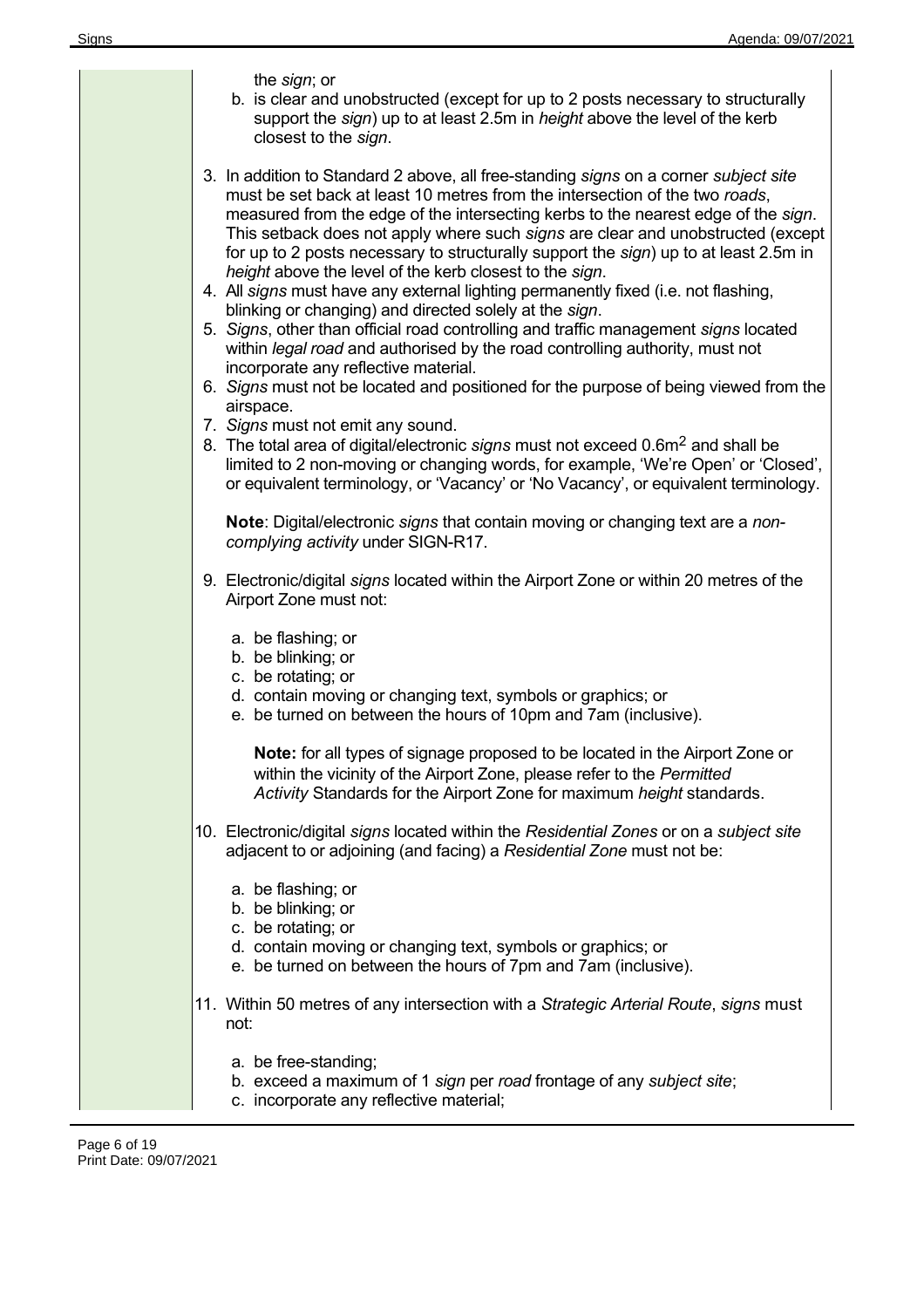|                       | d. be flashing or blinking, illuminated, or contain moving or changing text; or<br>e. mimic the design, wording, graphics, shape or colour of an official road sign.                                                                                                                                                                                                                                                                                                                                       |  |  |  |  |
|-----------------------|------------------------------------------------------------------------------------------------------------------------------------------------------------------------------------------------------------------------------------------------------------------------------------------------------------------------------------------------------------------------------------------------------------------------------------------------------------------------------------------------------------|--|--|--|--|
|                       | 12. Signs located within 75 metres of a Strategic Arterial Route with a speed limit of<br>80-100km/hr must not:<br>a. be free-standing;<br>b. exceed a maximum of 1 sign per road frontage of any subject site;<br>c. incorporate any reflective material;<br>d. be flashing or blinking, illuminated, moving or changing; or<br>e. mimic the design, wording, graphics, shape or colour of an official road sign.                                                                                         |  |  |  |  |
|                       |                                                                                                                                                                                                                                                                                                                                                                                                                                                                                                            |  |  |  |  |
|                       | Note: Consultation with the New Zealand Transport Agency (NZTA) is<br>recommended for signs that do not comply with standards 11 or 12 above.                                                                                                                                                                                                                                                                                                                                                              |  |  |  |  |
|                       | 13. The activity must comply with all relevant <i>permitted activity</i> standards within INF-<br>PNU.                                                                                                                                                                                                                                                                                                                                                                                                     |  |  |  |  |
|                       | 14. The activity complies with all other relevant permitted activity rules and permitted<br>activity standards in all other chapters (unless otherwise specified).                                                                                                                                                                                                                                                                                                                                         |  |  |  |  |
|                       | Note: See NH-FLOOD-R2 for separation of buildings and structures from<br>waterbodies standards.                                                                                                                                                                                                                                                                                                                                                                                                            |  |  |  |  |
| SIGN-R2               | Election signs (local body/ national) in all zones.                                                                                                                                                                                                                                                                                                                                                                                                                                                        |  |  |  |  |
| Permitted<br>Activity | <b>Standards</b>                                                                                                                                                                                                                                                                                                                                                                                                                                                                                           |  |  |  |  |
|                       | 1. The total area of election signage per person or party (whichever is the lesser) on<br>an approved <i>subject site</i> or on private property must not exceed 2.0m <sup>2</sup> .                                                                                                                                                                                                                                                                                                                       |  |  |  |  |
|                       | Note: A list of approved <i>subject sites</i> is included in the Council's Candidate<br>Information Handbook a copy of which is available from the Council's Service<br>Centres or on the Council's website.                                                                                                                                                                                                                                                                                               |  |  |  |  |
|                       | 2. Election signs must be single faced i.e. one display face only, not 'V' or other<br>multi-faced signs.<br>3. Election signs must not exceed 1.8 metres in height (above original ground level).<br>4. Elections signs must meet the requirements of the Electoral (Advertisements of a<br>Specified Kind) Regulations 2005.<br>5. Election signs must only be erected and displayed during the period beginning 2<br>months before polling day and ending with the close of the day before polling day. |  |  |  |  |
|                       | Note: This rule only applies outside the timeframes specified in Section 221B (1) of<br>the Electoral Act 1993 and Regulation 4 of the Electoral (Advertisements of a Special<br>Kind) Regulations 2005.                                                                                                                                                                                                                                                                                                   |  |  |  |  |
| SIGN-R3               | Garage sale and open home signs in all zones.                                                                                                                                                                                                                                                                                                                                                                                                                                                              |  |  |  |  |
| Permitted<br>Activity | <b>Standards</b>                                                                                                                                                                                                                                                                                                                                                                                                                                                                                           |  |  |  |  |
|                       | 1. There shall be a maximum of one sign in relation to one garage sale or one open<br>home.<br>2. The sign must be located on the subject site of the garage sale or open home.<br>3. The total area of the sign must not exceed 1.0m <sup>2</sup> except for real estate flags which<br>shall have a maximum width of 1.0 metre and shall not exceed 2.0 metres in                                                                                                                                        |  |  |  |  |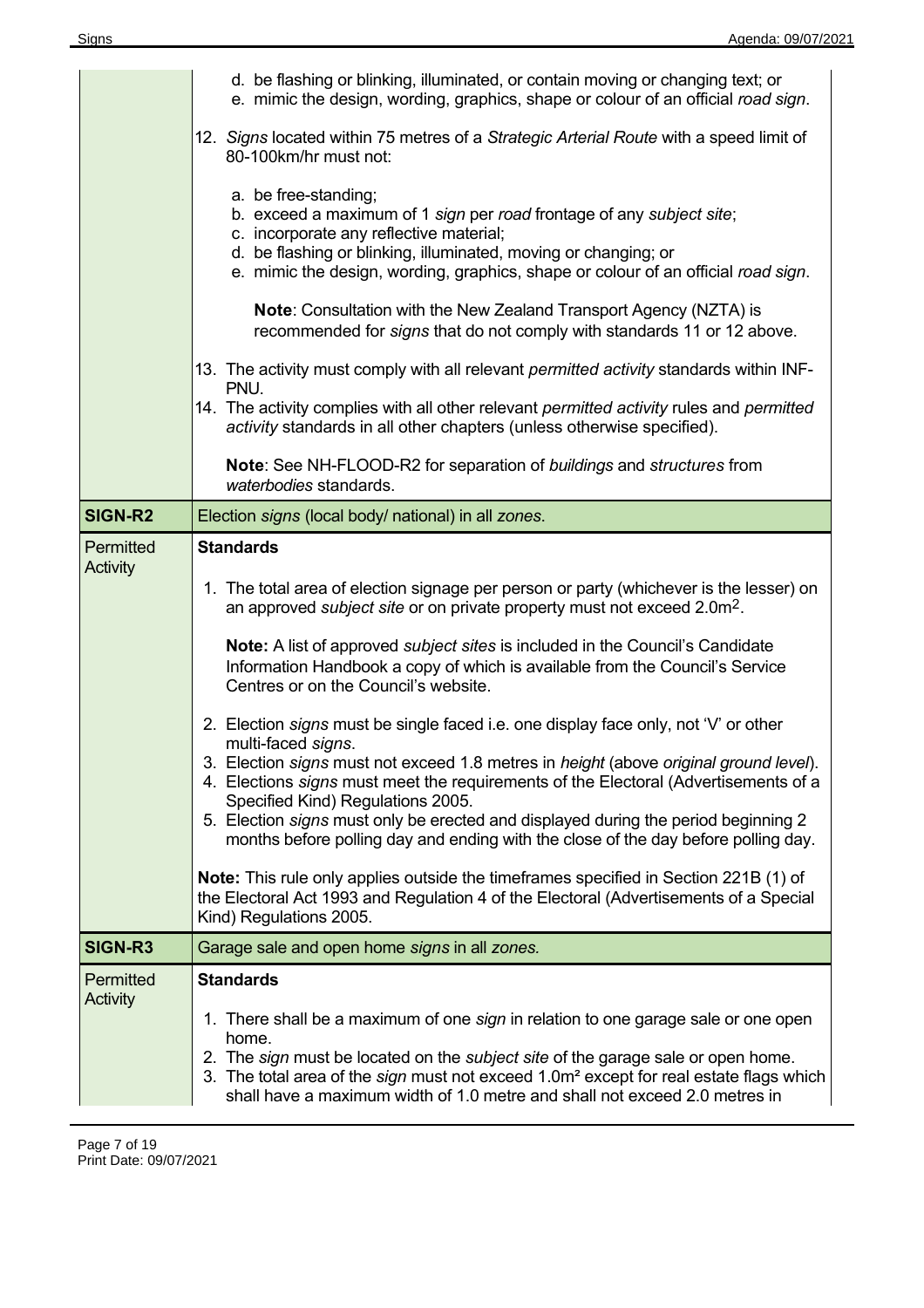|                              | height (above original ground level).<br>4. The sign must be removed at the conclusion of the garage sale or open home.<br>5. The sign shall contain a maximum of 6 words.                                                                                                                                                                                                                                                                                                                                                                                                                                                                                                                                                                                                                                                                                                                                                                                                                                                                                                     |  |  |  |
|------------------------------|--------------------------------------------------------------------------------------------------------------------------------------------------------------------------------------------------------------------------------------------------------------------------------------------------------------------------------------------------------------------------------------------------------------------------------------------------------------------------------------------------------------------------------------------------------------------------------------------------------------------------------------------------------------------------------------------------------------------------------------------------------------------------------------------------------------------------------------------------------------------------------------------------------------------------------------------------------------------------------------------------------------------------------------------------------------------------------|--|--|--|
| <b>SIGN-R4</b>               | Signs for the following activities in all zones:<br>• Community facilities,<br>• Places of recreation;<br>• Civic offices;<br>• Community centres;<br>• Community libraries;<br>• The display of information to the public for the purposes of welfare, care, safety and<br>culture;<br>• Courthouses; and<br>• Public toilets                                                                                                                                                                                                                                                                                                                                                                                                                                                                                                                                                                                                                                                                                                                                                 |  |  |  |
| Permitted<br>Activity        | <b>Standards</b>                                                                                                                                                                                                                                                                                                                                                                                                                                                                                                                                                                                                                                                                                                                                                                                                                                                                                                                                                                                                                                                               |  |  |  |
|                              | 1. Signs must not:<br>a. exceed 1.8 metres in height (above original ground level);<br>b. exceed 2.0m <sup>2</sup> in area, except in the living zones and rural zones, where signs<br>must not exceed 1.2m <sup>2</sup> in area;<br>c. exceed more than one sign per road frontage (except on places of recreation).<br>This shall exclude public safety signs, warning signs, directional signs and<br>emergency management signs that relate to the place of recreation within<br>which the sign is located and that are erected by or on behalf of the Council;<br>d. be located anywhere other than on the subject site of the facility or place of<br>recreation that the sign relates to; and<br>e. contain text, symbols and graphics on the signs except for:<br>i. The name or logo of the facility or place of recreation; and<br>ii. Information or images of the grounds/premises of the facility or place of<br>recreation and the goods/services/activities offered by the facility or place<br>of recreation; and                                              |  |  |  |
| <b>SIGN-R5</b>               | iii. Hours of Operation.<br>Community purpose event/ charity event signs in all zones.                                                                                                                                                                                                                                                                                                                                                                                                                                                                                                                                                                                                                                                                                                                                                                                                                                                                                                                                                                                         |  |  |  |
| Permitted<br><b>Activity</b> | <b>Standards</b><br>1. The total number of signs throughout the District in relation to one community<br>purpose event/ charity event must not exceed 12.<br>2. There must be a maximum of 1 sign in relation to one community purpose<br>event/charity event per subject site.<br>3. The total area of community purpose event/charity event signs on a subject site<br>must not exceed 1.6m <sup>2</sup> .<br>4. Signs must not exceed 1.8 metres in height (above original ground level) except<br>for signs attached to a fence adjoining a road boundary where the sign must not<br>protrude above the top of the fence line.<br><b>Note:</b> In accordance with the 'General Permitted Activity Standards for signs in<br>all zones' in SIGN-R1 standard 1 (above), regarding the location of signs for a<br>community purpose event/charity event is not restricted to the subject site of the<br>activity/event. However, any signage located within legal road, road reserve, or<br>other Council-owned land is required to obtain the written consent of the Council |  |  |  |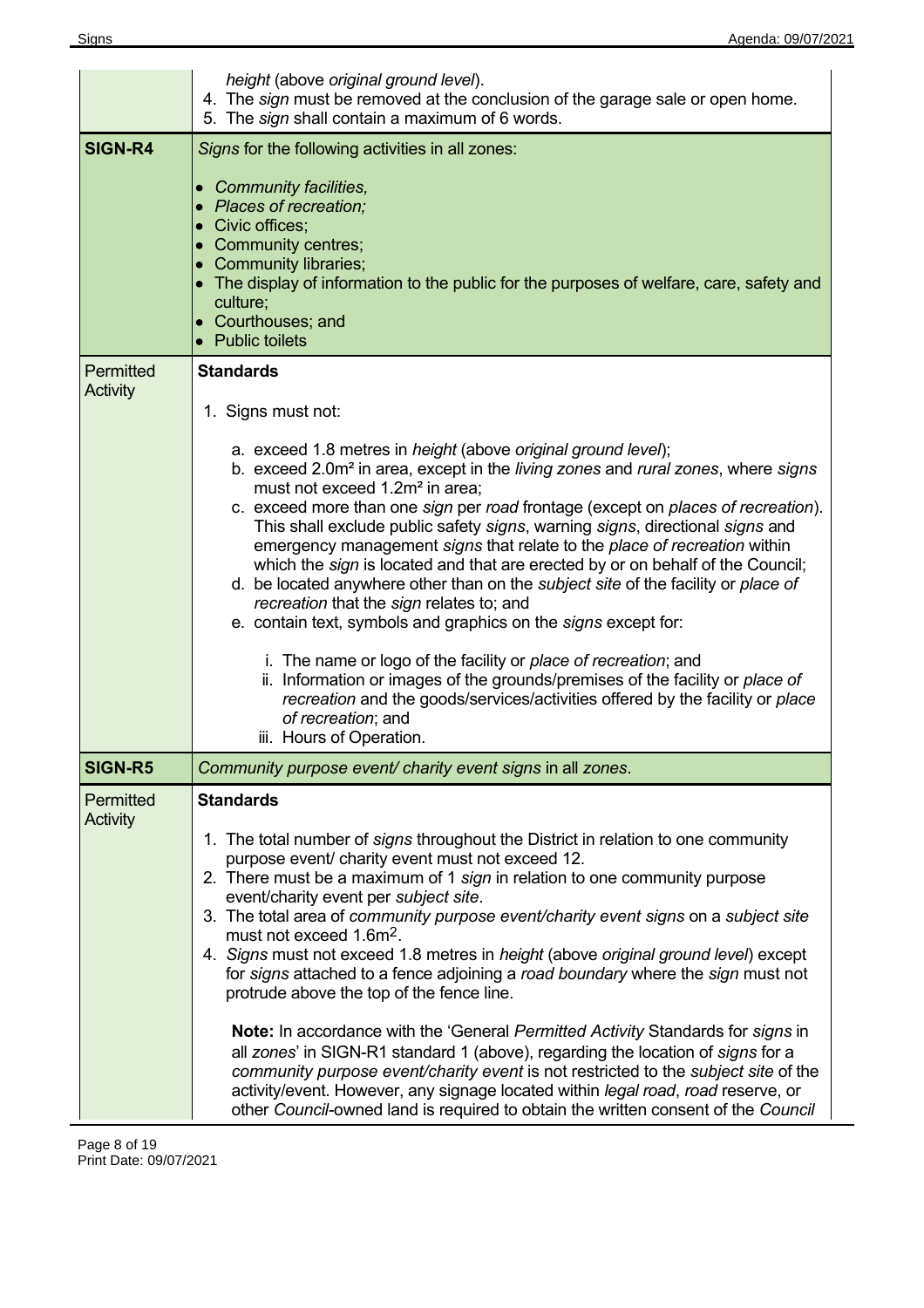|                       | prior to any signage being erected.                                                                                                                                                                                                                                                                                                                                                                                                                                                                                                                                                                                                                                                                                                                                                                                                                                                                                                                                                                                                                                                                                                                                                                                                                                                                                                                                                                                                                                                                                                                                                                                                                                                                                                                                                                                                                                                                                                                           |  |  |  |  |
|-----------------------|---------------------------------------------------------------------------------------------------------------------------------------------------------------------------------------------------------------------------------------------------------------------------------------------------------------------------------------------------------------------------------------------------------------------------------------------------------------------------------------------------------------------------------------------------------------------------------------------------------------------------------------------------------------------------------------------------------------------------------------------------------------------------------------------------------------------------------------------------------------------------------------------------------------------------------------------------------------------------------------------------------------------------------------------------------------------------------------------------------------------------------------------------------------------------------------------------------------------------------------------------------------------------------------------------------------------------------------------------------------------------------------------------------------------------------------------------------------------------------------------------------------------------------------------------------------------------------------------------------------------------------------------------------------------------------------------------------------------------------------------------------------------------------------------------------------------------------------------------------------------------------------------------------------------------------------------------------------|--|--|--|--|
|                       | 5. Signs shall be erected and displayed only during the period beginning 30 days<br>before the first day of the event and removed within 3 days of the conclusion of the<br>event.                                                                                                                                                                                                                                                                                                                                                                                                                                                                                                                                                                                                                                                                                                                                                                                                                                                                                                                                                                                                                                                                                                                                                                                                                                                                                                                                                                                                                                                                                                                                                                                                                                                                                                                                                                            |  |  |  |  |
|                       | 6. Signs must be restricted to text, symbols, logos and images/graphics that inform<br>the general public of:                                                                                                                                                                                                                                                                                                                                                                                                                                                                                                                                                                                                                                                                                                                                                                                                                                                                                                                                                                                                                                                                                                                                                                                                                                                                                                                                                                                                                                                                                                                                                                                                                                                                                                                                                                                                                                                 |  |  |  |  |
|                       | a. the name of the event (if relevant);<br>b. the business/company/individual/charity hosting or managing the event;<br>c. sponsors involved with supporting the event;<br>d. the days, dates and times of the event;<br>e. the activities, goods and services offered at the event; and<br>f. the website address for the event (if relevant).                                                                                                                                                                                                                                                                                                                                                                                                                                                                                                                                                                                                                                                                                                                                                                                                                                                                                                                                                                                                                                                                                                                                                                                                                                                                                                                                                                                                                                                                                                                                                                                                               |  |  |  |  |
|                       | 7. Signs must not contain any contact numbers or email addresses.                                                                                                                                                                                                                                                                                                                                                                                                                                                                                                                                                                                                                                                                                                                                                                                                                                                                                                                                                                                                                                                                                                                                                                                                                                                                                                                                                                                                                                                                                                                                                                                                                                                                                                                                                                                                                                                                                             |  |  |  |  |
| <b>SIGN-R6</b>        | Signs on or within historic heritage features.                                                                                                                                                                                                                                                                                                                                                                                                                                                                                                                                                                                                                                                                                                                                                                                                                                                                                                                                                                                                                                                                                                                                                                                                                                                                                                                                                                                                                                                                                                                                                                                                                                                                                                                                                                                                                                                                                                                |  |  |  |  |
| Permitted<br>Activity | <b>Standards</b><br>1. Signs attached to historic heritage features identified as New Zealand Heritage<br>List/Rārangi Kōrero Category 1 or 2 are not permitted except for:<br>a. plaques or signs not exceeding $0.5m2$ in area attached to a scheduled historic<br>building that identify the scheduled historic building;<br>b. plaques or signs not exceeding 1.0 metres in height (above original ground<br>level) and not exceeding 0.5m <sup>2</sup> in area that identify the historic heritage<br>feature;<br>c. plaques or signs not exceeding $0.2m^2$ in area attached to a scheduled historic<br>structure or a notable tree, that identify the structure or notable tree; and<br>d. plaques or signs located within 0.5 metres of a scheduled historic structure or<br>notable tree and not exceeding 1.0 metres in height (above original ground<br>level) and not exceeding 0.2m <sup>2</sup> in area that identify the <i>structure</i> or tree.<br>2. Signs attached to any other scheduled historic building and freestanding signs on<br>any scheduled historic site must meet the following standards:<br>a. signs must only relate to the activity undertaken on the subject site or be for<br>the purpose of identifying the scheduled historic building or site;<br>b. signs for the purpose of identifying a scheduled historic building or scheduled<br>historic site must not exceed 0.5m <sup>2</sup> in area;<br>c. there shall be a maximum of 1 sign per road frontage;<br>d. the sign must not be above verandah level, or where there is no verandah,<br>must not exceed 2.0 metres in height from original ground level; and<br>e. the sign must not obscure any window, or architectural or decorative feature<br>on the scheduled historic building;<br>f. the sign must not cause irreversible damage to the original material of the<br>scheduled historic building or result in the removal of any decorative features |  |  |  |  |
|                       | or detailing; and<br>g. the sign complies with the relevant maximum permitted area standard for the<br>activity occurring on the <i>subject site</i> , as set out in this chapter.                                                                                                                                                                                                                                                                                                                                                                                                                                                                                                                                                                                                                                                                                                                                                                                                                                                                                                                                                                                                                                                                                                                                                                                                                                                                                                                                                                                                                                                                                                                                                                                                                                                                                                                                                                            |  |  |  |  |
| <b>SIGN-R7</b>        | Signs in the Rural Zones and the Residential Zones                                                                                                                                                                                                                                                                                                                                                                                                                                                                                                                                                                                                                                                                                                                                                                                                                                                                                                                                                                                                                                                                                                                                                                                                                                                                                                                                                                                                                                                                                                                                                                                                                                                                                                                                                                                                                                                                                                            |  |  |  |  |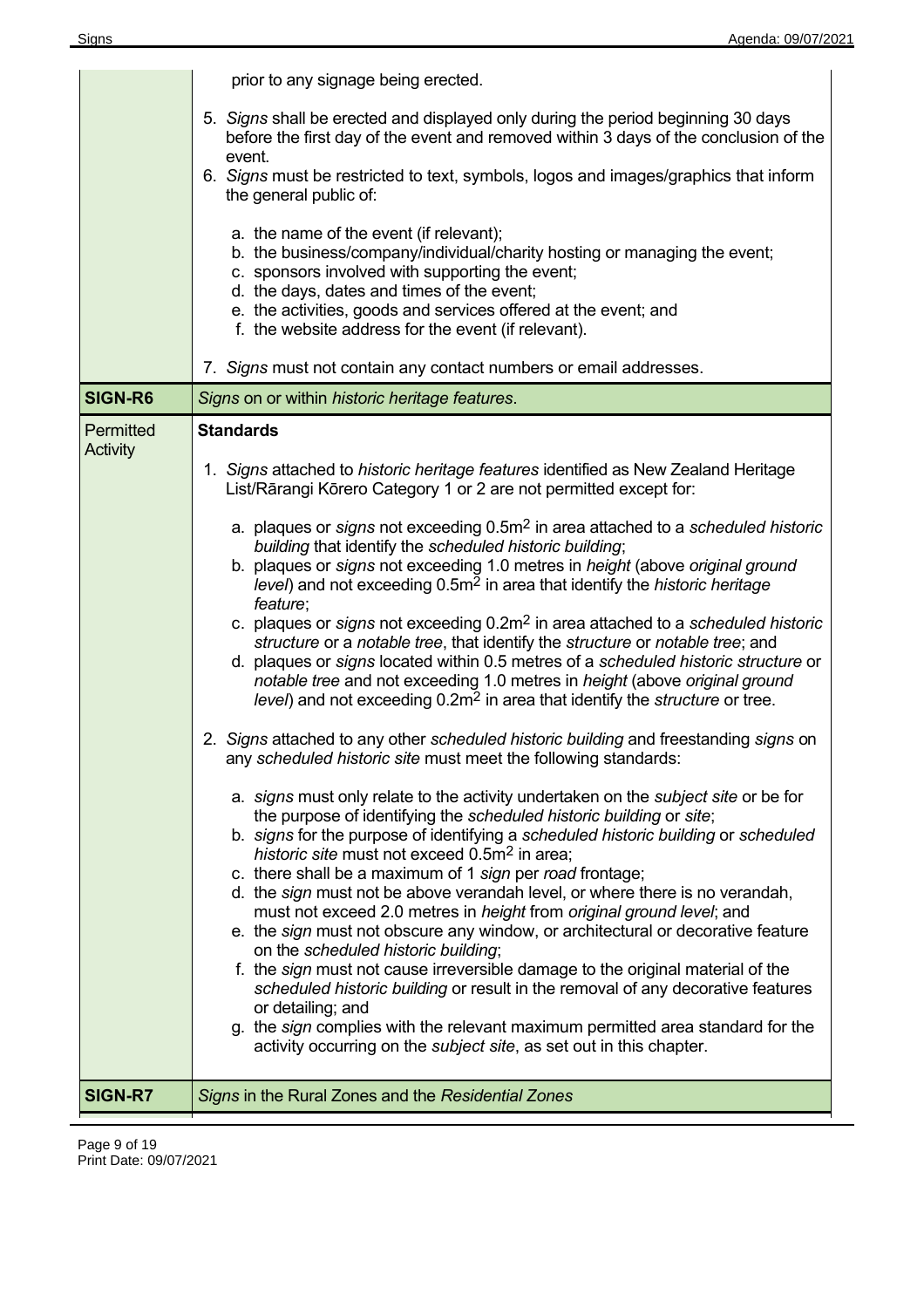| Permitted<br>Activity | General Permitted Activity Standards for Signs in the Rural Zones and the<br><b>Residential Zones</b>                                                                                                                                                                                                                                                                   |
|-----------------------|-------------------------------------------------------------------------------------------------------------------------------------------------------------------------------------------------------------------------------------------------------------------------------------------------------------------------------------------------------------------------|
|                       | 1. The maximum <i>height</i> (above <i>original ground level</i> ) of <i>signs</i> is 1.8 metres, except<br>for signs attached to a fence adjoining a road boundary where the sign must not<br>protrude above the top of the fence line.<br>2. Signs shall contain a maximum of 6 words and shall not include any contact<br>numbers, website links or email addresses. |
|                       | <b>Note:</b> any numbers or letters pertaining to the address of the <i>property</i> that is<br>contained in a sign shall be counted as one word.                                                                                                                                                                                                                       |
|                       | 3. The following sign-specific standards listed in SIGN-Table 1 apply:                                                                                                                                                                                                                                                                                                  |

| <b>SIGN-Table</b>                                                                                                                                 | <b>Sign Type</b>                                             | <b>Standards</b>                                                                                                                                                                                                                                                                                                                                                                                                                                                                                                                        |
|---------------------------------------------------------------------------------------------------------------------------------------------------|--------------------------------------------------------------|-----------------------------------------------------------------------------------------------------------------------------------------------------------------------------------------------------------------------------------------------------------------------------------------------------------------------------------------------------------------------------------------------------------------------------------------------------------------------------------------------------------------------------------------|
| 1 - Additional<br>Sign-<br>specific<br><b>Standards</b><br>for Signs in<br>the Rural<br><b>Zones and</b><br>the Residential<br>Property<br>Zones: | Property<br>identification signs                             | 1. One sign per property which must:<br>a. not exceed of 0.20m <sup>2</sup> in area; and<br>b. be located near the entrance to the site or attached to the<br>residential building on the site or the letterbox or on the<br>property boundary fence provided that the sign does not<br>protrude above the height of the fence line.                                                                                                                                                                                                    |
|                                                                                                                                                   | sale/for<br>lease signs                                      | 2. One sign per property which must:<br>a. not exceed 1.2m <sup>2</sup> in area for a single-sided sign or 2.4m <sup>2</sup> in<br>area for a 2-sided sign; and<br>b. be removed no later than 10 days after the property has<br>been sold, leased or withdrawn from the market.                                                                                                                                                                                                                                                        |
|                                                                                                                                                   | Home business<br>signs in the<br><b>Residential</b><br>Zones | 3. One sign per property which must not:<br>a. exceed 0.5m <sup>2</sup> in area;<br>b. exceed 1.8 metres in height (above original ground level),<br>unless the sign is attached to a fence adjoining a road<br>boundary whereby the sign shall not protrude above the top<br>of the fence line; and<br>c. include any other lettering, characters or symbols on the<br>sign except the name/logo of the operator/business, the<br>occupation/activity, and the hours of operation.<br>d. advertise prostitution or related activities. |
|                                                                                                                                                   | Home business<br>signs in<br>the Rural Zones                 | 4. One sign per property which must not:<br>a. exceed $1.0 \text{ m}^2$ in area;<br>b. exceed 1.8 metres in height (above original ground level),<br>unless the sign is attached to a fence adjoining a road<br>boundary whereby the sign shall not protrude above the top<br>of the fence line; and<br>c. include any other lettering, characters or symbols on the<br>sign except the name/logo of the operator/business, the<br>occupation/activity; and the hours of operation.                                                     |
|                                                                                                                                                   | Roadside stalls                                              | 5. The total area of all signs must not exceed $2.4 \text{m}^2$ ;                                                                                                                                                                                                                                                                                                                                                                                                                                                                       |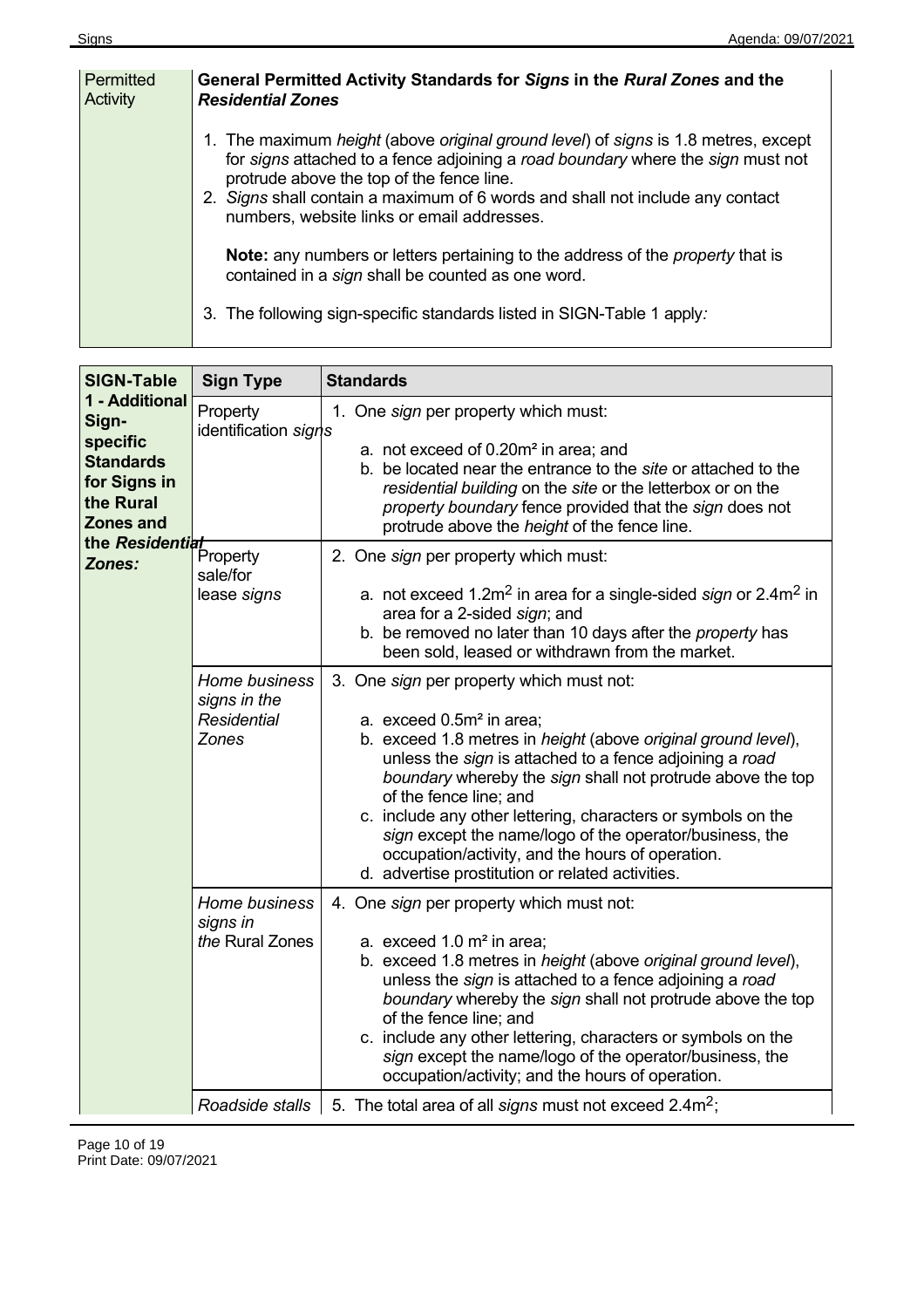|                       | and retail<br>outlets in the<br><b>Rural Zones</b>                                                                                                                                                                                                                                                                                                                                                                                                                                                                                                                                                                                                                                                                                                                                                                                                                                                                                                                                                                                                                                        | 6. There shall be a maximum of 6 words per sign limited to:<br>a. the name of the business/activity;<br>b. type of goods; and<br>c. the words 'Open' or 'Closed'.<br>7. Signs shall use a colour combination for the background,<br>wording and legend that are not similar to those used for any<br>official road sign or traffic sign;<br>8. Signs must not incorporate reflective materials, internal or<br>external illumination, or moving, changing, flashing or animated<br>parts.<br>9. There must be a minimum gap of 50 millimetres between<br>lettering; and<br>10. The following minimum capital letter size standards apply to<br>roadside stalls and retail outlet signs located adjacent to any<br>road with a 70-100 km/hr speed zone (mm = millimetres; and<br>$kph =$ kilometres per hour): |                     |                                |                                 |
|-----------------------|-------------------------------------------------------------------------------------------------------------------------------------------------------------------------------------------------------------------------------------------------------------------------------------------------------------------------------------------------------------------------------------------------------------------------------------------------------------------------------------------------------------------------------------------------------------------------------------------------------------------------------------------------------------------------------------------------------------------------------------------------------------------------------------------------------------------------------------------------------------------------------------------------------------------------------------------------------------------------------------------------------------------------------------------------------------------------------------------|---------------------------------------------------------------------------------------------------------------------------------------------------------------------------------------------------------------------------------------------------------------------------------------------------------------------------------------------------------------------------------------------------------------------------------------------------------------------------------------------------------------------------------------------------------------------------------------------------------------------------------------------------------------------------------------------------------------------------------------------------------------------------------------------------------------|---------------------|--------------------------------|---------------------------------|
|                       |                                                                                                                                                                                                                                                                                                                                                                                                                                                                                                                                                                                                                                                                                                                                                                                                                                                                                                                                                                                                                                                                                           | <b>Speed</b>                                                                                                                                                                                                                                                                                                                                                                                                                                                                                                                                                                                                                                                                                                                                                                                                  | <b>Main Message</b> | <b>Property</b><br><b>Name</b> | <b>Second</b><br><b>Message</b> |
|                       |                                                                                                                                                                                                                                                                                                                                                                                                                                                                                                                                                                                                                                                                                                                                                                                                                                                                                                                                                                                                                                                                                           | 70 kph                                                                                                                                                                                                                                                                                                                                                                                                                                                                                                                                                                                                                                                                                                                                                                                                        | 200 mm              | 150 mm                         | 100 mm                          |
|                       |                                                                                                                                                                                                                                                                                                                                                                                                                                                                                                                                                                                                                                                                                                                                                                                                                                                                                                                                                                                                                                                                                           | 80 kph                                                                                                                                                                                                                                                                                                                                                                                                                                                                                                                                                                                                                                                                                                                                                                                                        | 250 mm              | 175 mm                         | 125 mm                          |
|                       |                                                                                                                                                                                                                                                                                                                                                                                                                                                                                                                                                                                                                                                                                                                                                                                                                                                                                                                                                                                                                                                                                           | 100 kph                                                                                                                                                                                                                                                                                                                                                                                                                                                                                                                                                                                                                                                                                                                                                                                                       | 300 mm              | 200 mm                         | 150 mm                          |
| SIGN-R8               |                                                                                                                                                                                                                                                                                                                                                                                                                                                                                                                                                                                                                                                                                                                                                                                                                                                                                                                                                                                                                                                                                           |                                                                                                                                                                                                                                                                                                                                                                                                                                                                                                                                                                                                                                                                                                                                                                                                               |                     |                                |                                 |
| Permitted<br>Activity | Signs in the Working Zones.<br><b>Standards</b><br>General Permitted Activity Standards for Signs in the Working Zones.<br>1. The maximum total area of signage per business premises/tenancy shall not<br>exceed 5m <sup>2</sup> excluding sale of property/for lease signs, community purpose<br>event/charity event signs, election signs and moveable footpath signs.<br>2. In addition to the signage provisions set out in standard 1 above, subject sites may<br>have a maximum of 1 free-standing sign per road frontage provided that:<br>a. each free-standing sign must not exceed 6 metres in <i>height</i> (above original<br>ground level);<br>b. each free-standing sign must not exceed 5m <sup>2</sup> in area; and<br>c. lettering and symbols on each free-standing sign are limited to:<br>i. name and logo of the <i>subject site</i> or business complex (if relevant); and<br>ii. names and logos of businesses operating from the <i>subject site</i> ; and<br>iii. hours of operation.<br>3. The following sign-specific standards listed in SIGN-Table 2 apply: |                                                                                                                                                                                                                                                                                                                                                                                                                                                                                                                                                                                                                                                                                                                                                                                                               |                     |                                |                                 |
| <b>SIGN-Table</b>     | <b>Standards</b><br><b>Sign Type</b>                                                                                                                                                                                                                                                                                                                                                                                                                                                                                                                                                                                                                                                                                                                                                                                                                                                                                                                                                                                                                                                      |                                                                                                                                                                                                                                                                                                                                                                                                                                                                                                                                                                                                                                                                                                                                                                                                               |                     |                                |                                 |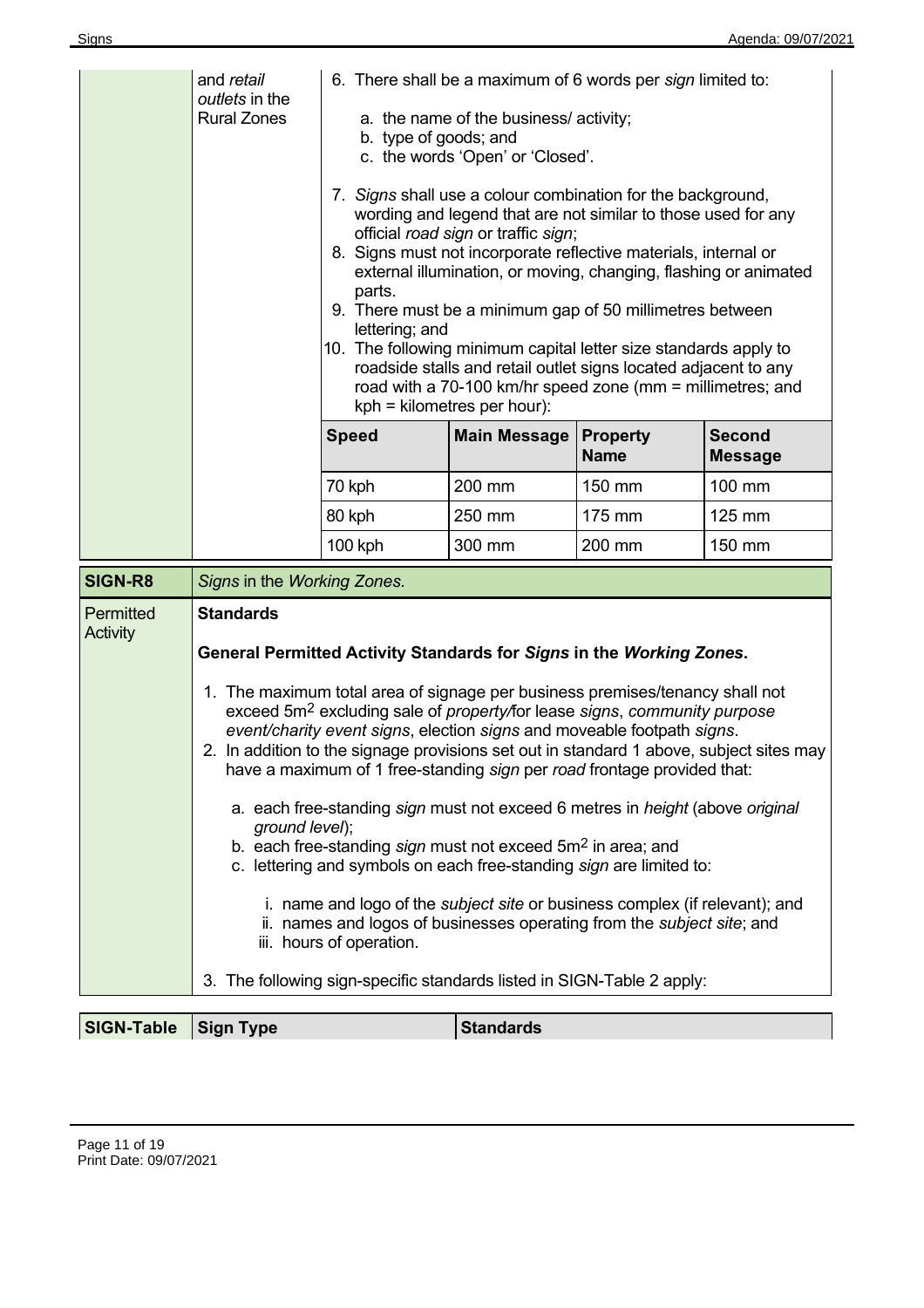| 2 - Additional<br>Sign-<br>specific<br><b>Standards</b><br>for Signs in<br>the Working<br><b>Zones</b> | Sale of property/for lease signs.                                                                        | 1. Maximum of 1 sign per road<br>2. Single sided signs must not exceed 2.0m <sup>2</sup> in<br>area.<br>3. 2-sided/double sided signs must not exceed<br>4.0 $m2$ in area.<br>4. The maximum height of free-standing signs<br>must be 4 metres above original ground level.<br>5. The maximum height of signs attached to a<br>building, excluding minor buildings, or a fence,<br>must not protrude above the top of the<br>roof/fence line.<br>6. Signs must be removed no later than 10 days<br>after the property has been sold, leased or<br>withdrawn from the market. |
|--------------------------------------------------------------------------------------------------------|----------------------------------------------------------------------------------------------------------|------------------------------------------------------------------------------------------------------------------------------------------------------------------------------------------------------------------------------------------------------------------------------------------------------------------------------------------------------------------------------------------------------------------------------------------------------------------------------------------------------------------------------------------------------------------------------|
|                                                                                                        | Free standing directional signs<br>directing vehicles into/out of a<br>subject site.                     | 1. Free-standing signs for the purpose of<br>directing traffic into/out of a subject site must:<br>a. not exceed 1.0 metre in <i>height</i> (above<br>original ground level);<br>b. not exceed 0.5m <sup>2</sup> in area; and<br>c. be limited to directional arrows and the<br>words 'Entry' or 'Exit' or equivalent<br>terminology.                                                                                                                                                                                                                                        |
|                                                                                                        | Signs associated with advertising<br>developers/ trade companies on<br>subject sites under construction. | 1. Maximum of 1 sign per road frontage provided<br>that:<br>a. the signs do not exceed 2.0m <sup>2</sup> in area<br>each; and<br>b. lettering/symbols contained in the signs<br>are limited to the name of the<br>tradesperson/company connected to the<br>construction, alteration, demolition,<br>or development occurring on the subject<br>site; and the new proposed activity for the<br>subject site (if relevant); and<br>c. all signs are removed at the completion of<br>the construction/ demolition                                                               |
|                                                                                                        | Wall or window signs on the<br>ground floor level of any building.                                       | 1. Signs parallel to walls or windows shall:<br>a. have a maximum area of 20% of the wall<br>or window area or the maximum area of<br>signage provided for in the 'General<br>Permitted Activity Standards for signs in<br>the Working Zones', whichever is the<br>lesser; and<br>b. not protrude more than 50mm from the<br>wall to which it is attached.<br>2. Signs protruding out from a wall at a 90° angle                                                                                                                                                             |
|                                                                                                        |                                                                                                          | must:<br>a. be located a minimum of 2.5 metres                                                                                                                                                                                                                                                                                                                                                                                                                                                                                                                               |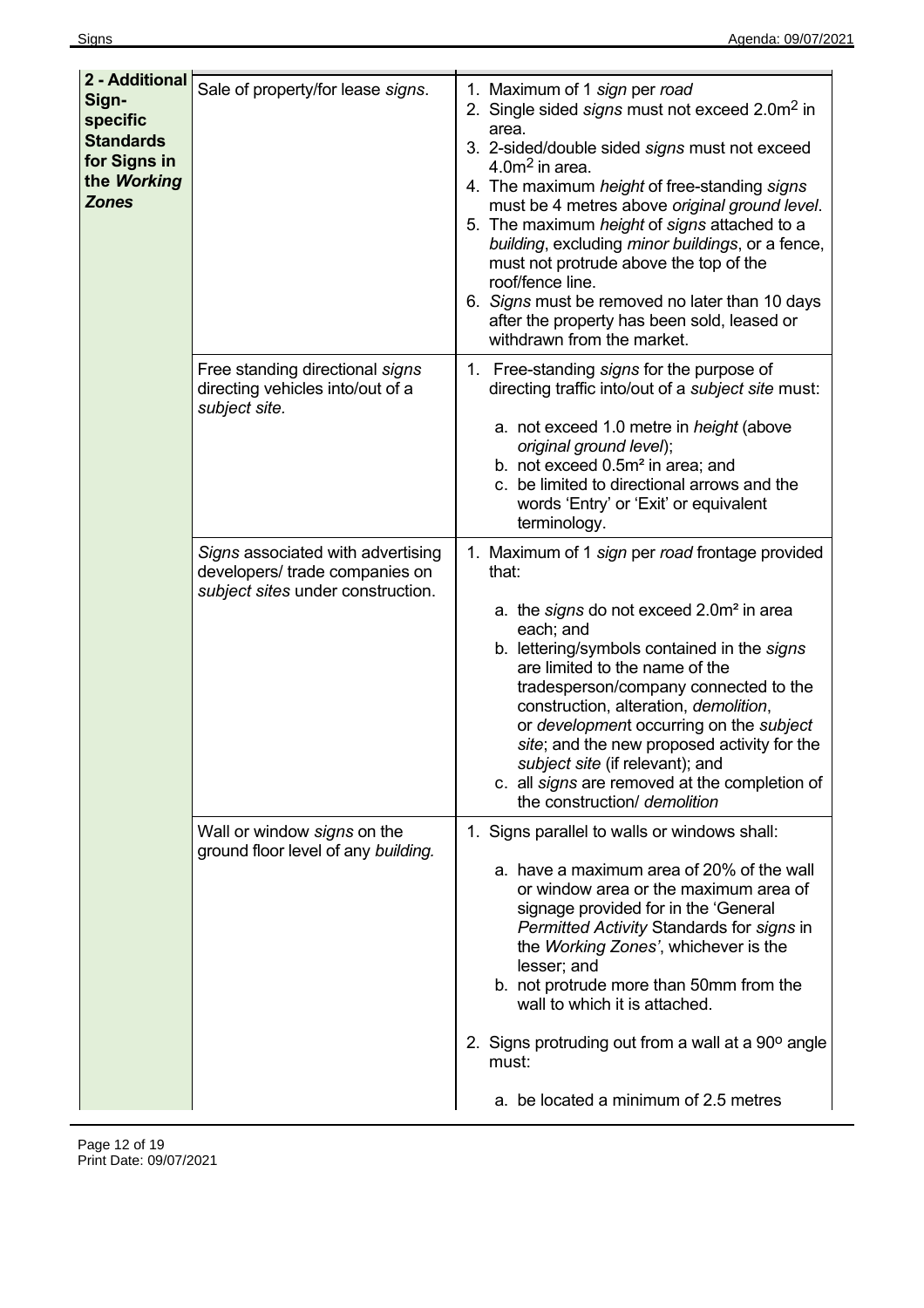|                                                        | above the level of the footpath; and<br>b. not protrude more than 500 millimetres<br>from the wall to which it is attached; and<br>c. not exceed 1m <sup>2</sup> in area.                                                                                                                                                                                                                                                                                                                 |
|--------------------------------------------------------|-------------------------------------------------------------------------------------------------------------------------------------------------------------------------------------------------------------------------------------------------------------------------------------------------------------------------------------------------------------------------------------------------------------------------------------------------------------------------------------------|
| Signs above the ground floor level<br>of any building. | 1. There shall be a maximum of one* sign above<br>ground floor level per wall/facade which can<br>be either:                                                                                                                                                                                                                                                                                                                                                                              |
|                                                        | a. a single-sided sign parallel to the wall of<br>the building which shall not exceed the<br>maximum area of signage provided for in<br>the 'General Permitted Activity Standards<br>for signs in the Working Zones'; or<br>b. a 2-sided sign located above and<br>perpendicular to the ground floor verandah<br>(if there is one) which shall not exceed the<br>maximum area of signage provided for in<br>the 'General Permitted Activity Standards<br>for signs in the Working Zones'. |
|                                                        | *Note: the maximum of one sign required by this<br>standard is in addition to the permitted parapet<br>signs provided for in this rule.                                                                                                                                                                                                                                                                                                                                                   |
| Signs attached to roofs of single<br>storey buildings. | 1. The total area of signs attached to roofs per<br>subject site must not exceed the maximum<br>area of signage provided for in the 'General<br>Permitted Activity Standards for signs in the<br><b>Working Zones'.</b><br>2. The maximum height of any sign attached to a<br>roof shall be 4 metres above original ground<br>level.                                                                                                                                                      |
| Signs under verandahs.                                 | 1. Signs must not be located under a verandah<br>where the distance between the footpath and<br>veranda is less than 2.6 metres.<br>2. The minimum clearance under the sign must<br>be 2.3 metres.<br>3. Any sign can protrude a maximum of 300<br>millimetres below the verandah.<br>4. The number of signs mounted under the<br>verandah must not exceed one sign per<br>business premise, except where:                                                                                |
|                                                        | a. the business premise has frontage to<br>more than one road in which case there<br>shall be a maximum of one under<br>verandah sign per road frontage, per<br>business premise;<br>b. the business premise has more than one<br>entrance in which case there shall be a<br>maximum of one under verandah sign per<br>entrance, per business premise; or<br>c. the business premise has a road frontage<br>in excess of 10 metres in which case                                          |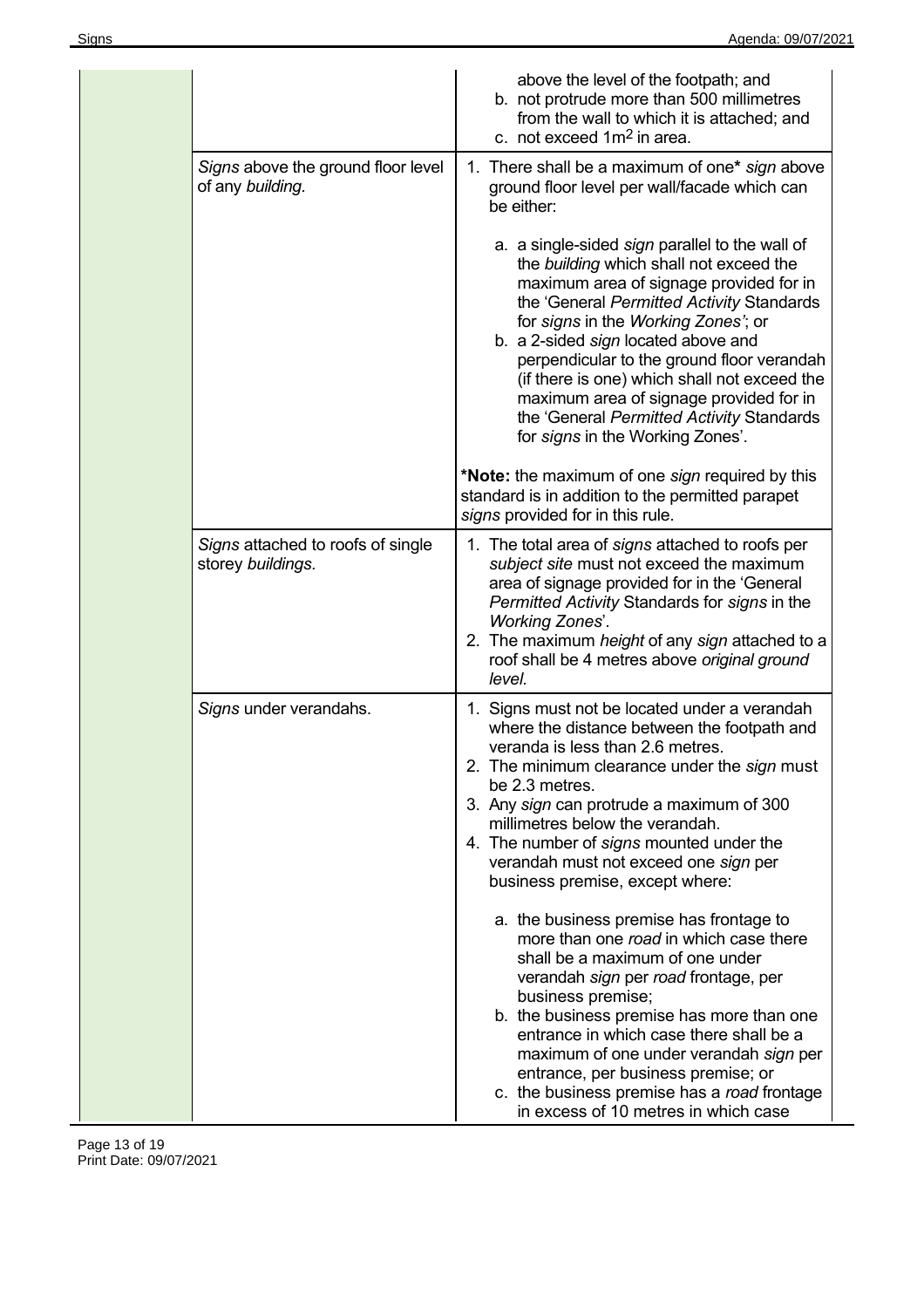|                                                 | there shall be a maximum of one under<br>verandah sign for each additional 10<br>metres of road                                                                                                                                                                                                                                                                                                                                                                                                                                                                                                                                                                                                                                                                                                                                                                                                                                                                                                                                                                                                                                              |
|-------------------------------------------------|----------------------------------------------------------------------------------------------------------------------------------------------------------------------------------------------------------------------------------------------------------------------------------------------------------------------------------------------------------------------------------------------------------------------------------------------------------------------------------------------------------------------------------------------------------------------------------------------------------------------------------------------------------------------------------------------------------------------------------------------------------------------------------------------------------------------------------------------------------------------------------------------------------------------------------------------------------------------------------------------------------------------------------------------------------------------------------------------------------------------------------------------|
| Parapet Signs.                                  | 1. The total area of parapet signs per building<br>(regardless of the number of<br>tenancies/business premises within that<br>building) shall be no more than 50% of the<br>parapet area or the maximum area of signage<br>provided for in the 'General Permitted Activity<br>Standards for signs in the Working Zones',<br>whichever is the lesser.                                                                                                                                                                                                                                                                                                                                                                                                                                                                                                                                                                                                                                                                                                                                                                                         |
| Fascia Signs.                                   | 1. The sign must be parallel to the fascia; and<br>2. The sign must not extend beyond the surface<br>area of the fascia.                                                                                                                                                                                                                                                                                                                                                                                                                                                                                                                                                                                                                                                                                                                                                                                                                                                                                                                                                                                                                     |
| Sandwich boards and moveable<br>footpath signs. | 1. One sign shall be permitted per business<br>premises.<br>2. There must be a clear, unobstructed footpath<br>width of at least 1.2 metres when the sign is<br>on the footpath at all times.<br>3. The sign must be located on the same side of<br>the road as the business premises to which it<br>relates and be located in the area parallel to<br>the business premises' frontage.<br>4. The sign must not be located in or directly<br>adjacent to any area marked as a bus stop,<br>taxi stand, disability park or pedestrian<br>crossing.<br>5. The total height of the sandwich board<br>including the base must not exceed 900<br>millimetres (from original ground level).<br>6. The width of the sign measured at any<br>location including the base must be equal to<br>or less than 600 millimetres.<br>7. The sign must be sufficiently weighted to<br>ensure it remains secure in location.<br>8. The base of the <i>sign</i> must be a substantially<br>different colour than the pavement.<br>9. Folding sandwich boards must be able to be<br>locked in the open position.<br>10. The sign must be free from sharp edges, |
| Flags and banners.                              | protrusions and moving parts.<br>1. There must be no more than one flag or                                                                                                                                                                                                                                                                                                                                                                                                                                                                                                                                                                                                                                                                                                                                                                                                                                                                                                                                                                                                                                                                   |
|                                                 | banner per business premise/tenancy with up<br>to a maximum of four flags or banners per<br>subject site.<br>2. Flags and banners attached to buildings,<br>excluding minor buildings, or fences must not<br>protrude above the top of the roof line of a<br>building or the fence line of a fence.<br>3. The maximum height of free-standing flags<br>shall be 1.5 metres above original ground<br>level.                                                                                                                                                                                                                                                                                                                                                                                                                                                                                                                                                                                                                                                                                                                                   |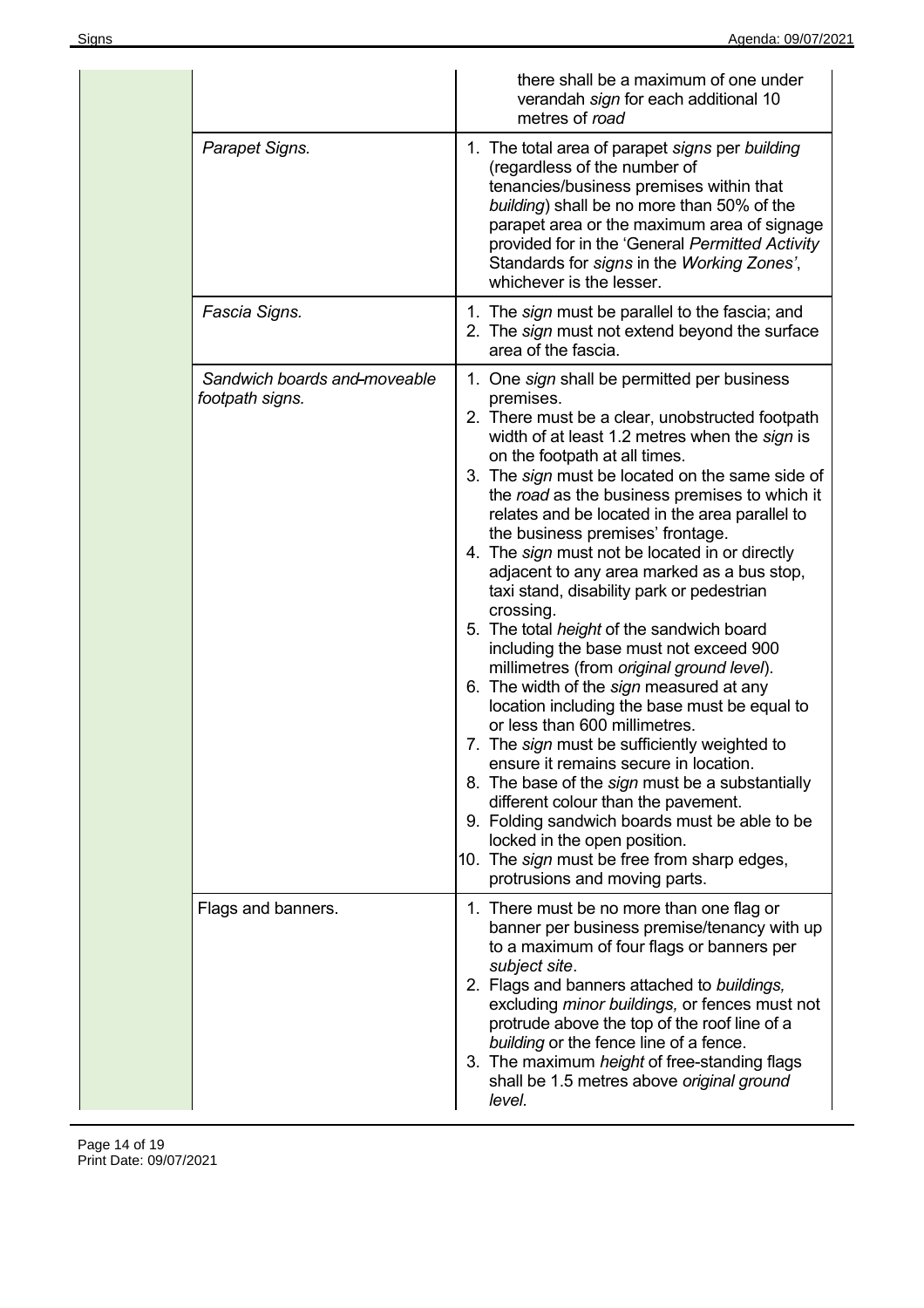|           | 4. Flags and banners shall have a maximum<br>width of 1.0 metre.<br>Note: flags and banners are required to be fully<br>contained within the subject business<br>premises/tenancy subject site boundaries. Care<br>should be taken when locating flags or banners<br>within a <i>subject site</i> to ensure that, when windy,<br>they do not encroach into legal road or onto<br>adjacent subject sites. |  |
|-----------|----------------------------------------------------------------------------------------------------------------------------------------------------------------------------------------------------------------------------------------------------------------------------------------------------------------------------------------------------------------------------------------------------------|--|
| SIGN-R9   | Signs in the Paraparaumu North Gateway Precinct (within the Mixed Use Zone).                                                                                                                                                                                                                                                                                                                             |  |
| Permitted | <b>Standards</b>                                                                                                                                                                                                                                                                                                                                                                                         |  |
| Activity  | 1. There may be an unlimited number of signs per subject site (unless specifically<br>stated below) provided that:                                                                                                                                                                                                                                                                                       |  |
|           | a. The maximum area of signs per business premises/tenancy does not exceed<br>$5m2$ ; and<br>b. Text, symbols and graphics on the signs is limited to:                                                                                                                                                                                                                                                   |  |
|           | i. the name and logo of the site or business complex (if relevant); and<br>ii. the names and logos of businesses operating from the site; and<br>iii. information and images of the business premises and the<br>goods/services/activities offered by the business premises/tenancy; and<br>iv. hours of operation.                                                                                      |  |
|           | 2. Signs must not protrude above the top of the roof line of the building,<br>excluding minor buildings.<br>3. Any electronic/digital signs must not:                                                                                                                                                                                                                                                    |  |
|           | a. be flashing; or<br>b. be blinking; or<br>c. contain moving or changing text, symbols or graphics; or<br>d. be turned on between the hours of 10pm and 6am (inclusive).                                                                                                                                                                                                                                |  |
|           | 4. All signs visible from a Strategic Arterial Route must:                                                                                                                                                                                                                                                                                                                                               |  |
|           | a. use no more than 6 words or symbols and have a minimum letter <i>height</i> of<br>160 millimetres; and<br>b. be located so as to provide an unrestricted view to the motorist for a minimum<br>distance of 180 metres.                                                                                                                                                                                |  |
|           | 5. The following sign-specific standards listed in SIGN-Table 3 apply:                                                                                                                                                                                                                                                                                                                                   |  |

| <b>SIGN-Table</b>                                                                          | <b>Sign Type</b>                                                | <b>Standards</b>                                                                                                                                                                                       |
|--------------------------------------------------------------------------------------------|-----------------------------------------------------------------|--------------------------------------------------------------------------------------------------------------------------------------------------------------------------------------------------------|
| 3 - Additional<br>Sign-<br>specific<br><b>Standards</b><br>for signs in<br>the Paraparaumu | Free standing subject site<br>identification/ advertising signs | 1. Maximum of one free-standing sign per road<br>frontage;<br>2. Signs must not exceed 5 metres in height<br>(above original ground level); and<br>3. Lettering and symbols on the sign is limited to: |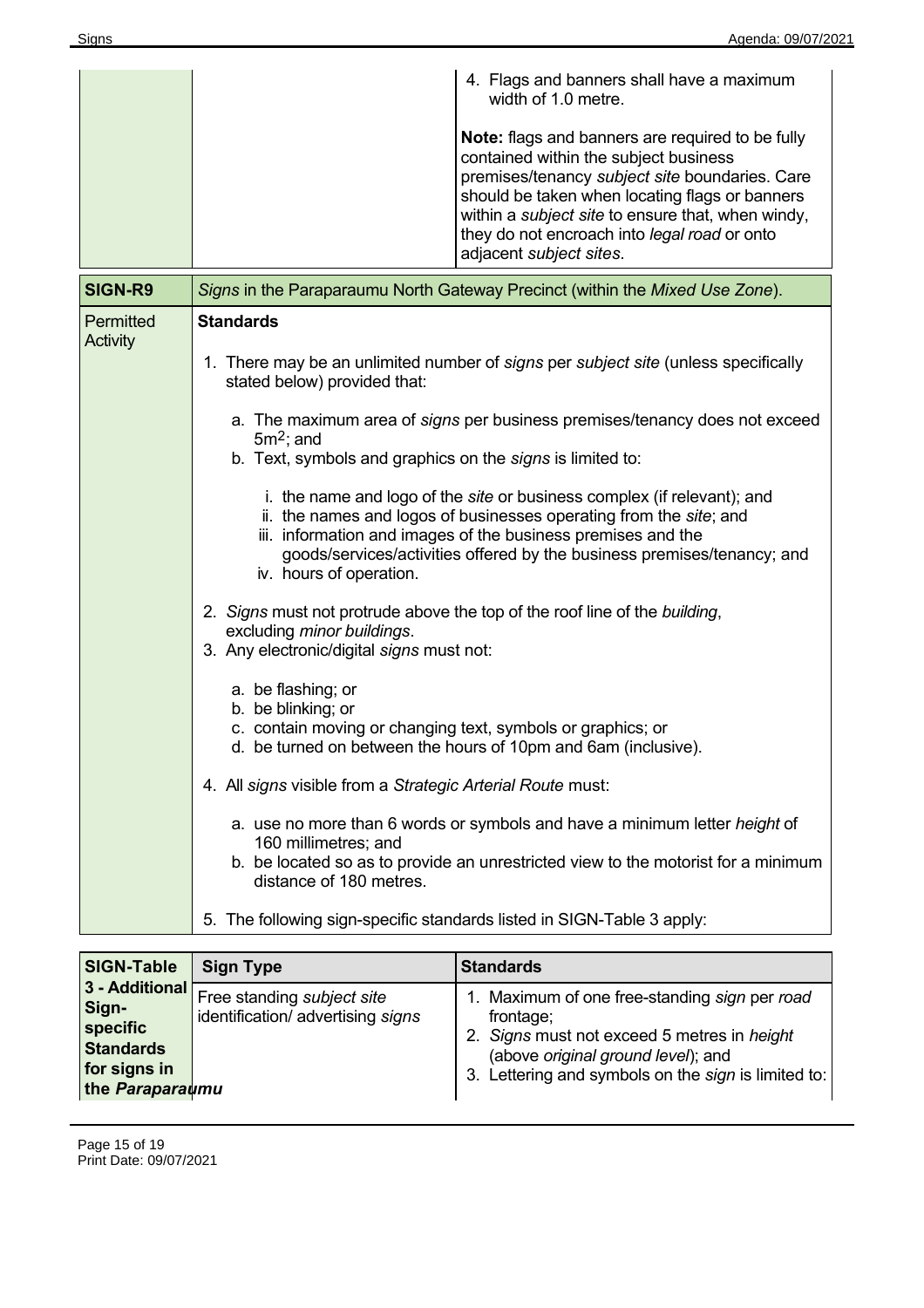| <b>North</b><br><b>Gateway</b><br><b>Precinct</b> |                                                                                                                                                                                                                                                                                                                                                                                                                                                                                                                                                                                                                                                                                         | a. name and logo of the subject site or<br>business complex (if relevant); and<br>b. names and logos of businesses operating<br>from the subject site; and<br>c. hours of operation.                                                                                                                                                                                                                                                                                                                                                                                                                                                    |
|---------------------------------------------------|-----------------------------------------------------------------------------------------------------------------------------------------------------------------------------------------------------------------------------------------------------------------------------------------------------------------------------------------------------------------------------------------------------------------------------------------------------------------------------------------------------------------------------------------------------------------------------------------------------------------------------------------------------------------------------------------|-----------------------------------------------------------------------------------------------------------------------------------------------------------------------------------------------------------------------------------------------------------------------------------------------------------------------------------------------------------------------------------------------------------------------------------------------------------------------------------------------------------------------------------------------------------------------------------------------------------------------------------------|
|                                                   | Sale of property/for lease signs.                                                                                                                                                                                                                                                                                                                                                                                                                                                                                                                                                                                                                                                       | 1. Single sided signs must not exceed 2.0m <sup>2</sup> in<br>area.<br>2. 2-sided signs must not exceed 4.0m <sup>2</sup> in area.<br>3. The maximum height of any free-standing<br>sale of property/for lease sign above ground<br>level shall be 4 metres above original ground<br>level.<br>4. The maximum height of any sale of<br>property/for lease sign attached to a building,<br>excluding <i>minor buildings</i> , or fence, must not<br>protrude above the top of the roof/fence line.<br>5. Signs must be removed no later than 10 days<br>after the <i>property</i> has been sold, leased or<br>withdrawn from the market. |
| SIGN-R10                                          | The following types of signs are permitted activities:<br>1. The use of corporate colours painted on buildings as a means of identifying a<br>premise, unless subject to a design guide or design standards;<br>2. Signs that may be erected under the Resource Management Act and Regulations<br>for the purpose of public notification; and<br>3. Any text, symbols or graphics painted on or attached to any vehicle or trailer with a<br>current registration and warrant of fitness, provided that it is not parked for the<br>primary purpose of directing attention to any subject site, business premise,<br>person, company, activity, political/topical issue or vehicle sale |                                                                                                                                                                                                                                                                                                                                                                                                                                                                                                                                                                                                                                         |
| Permitted<br>Activity                             | <b>Note:</b> Rule SIGN-R1 does not apply to signs managed by this rule.                                                                                                                                                                                                                                                                                                                                                                                                                                                                                                                                                                                                                 |                                                                                                                                                                                                                                                                                                                                                                                                                                                                                                                                                                                                                                         |
| <b>SIGN-R11</b>                                   | activity standards.                                                                                                                                                                                                                                                                                                                                                                                                                                                                                                                                                                                                                                                                     | Except as provided for under SIGN-R11 to SIGN-R13, any sign that is expressly<br>provided for as a <i>permitted activity</i> in this chapter but does not meet one or more of<br>the general permitted activity standards or the relevant zone-specific permitted                                                                                                                                                                                                                                                                                                                                                                       |
| <b>Restricted</b>                                 | <b>Criteria for notification</b>                                                                                                                                                                                                                                                                                                                                                                                                                                                                                                                                                                                                                                                        | <b>Matters of Discretion</b>                                                                                                                                                                                                                                                                                                                                                                                                                                                                                                                                                                                                            |
| <b>Discretionary</b><br><b>Activity</b>           | The NZTA will be considered an affected<br>party for any resource consent<br>application received for signage that does<br>not meet general permitted activity<br>standards 11 or 12 as set out in SIGN-<br>R <sub>1</sub>                                                                                                                                                                                                                                                                                                                                                                                                                                                              | 1. Visual effects.<br>2. Effects on transport (including the<br>transport network).<br>3. Traffic effects.<br>4. Public safety.<br>5. Appropriateness of the proposed sign.<br>6. Context and surroundings.<br>7. Visual, character and amenity effects.<br>8. Cumulative effects.<br>9. Any positive effects to be derived from<br>the proposed sign.<br>10. Size of the sign(s).<br>11. Location of the sign(s).<br>12. The robustness and frangibility of the                                                                                                                                                                        |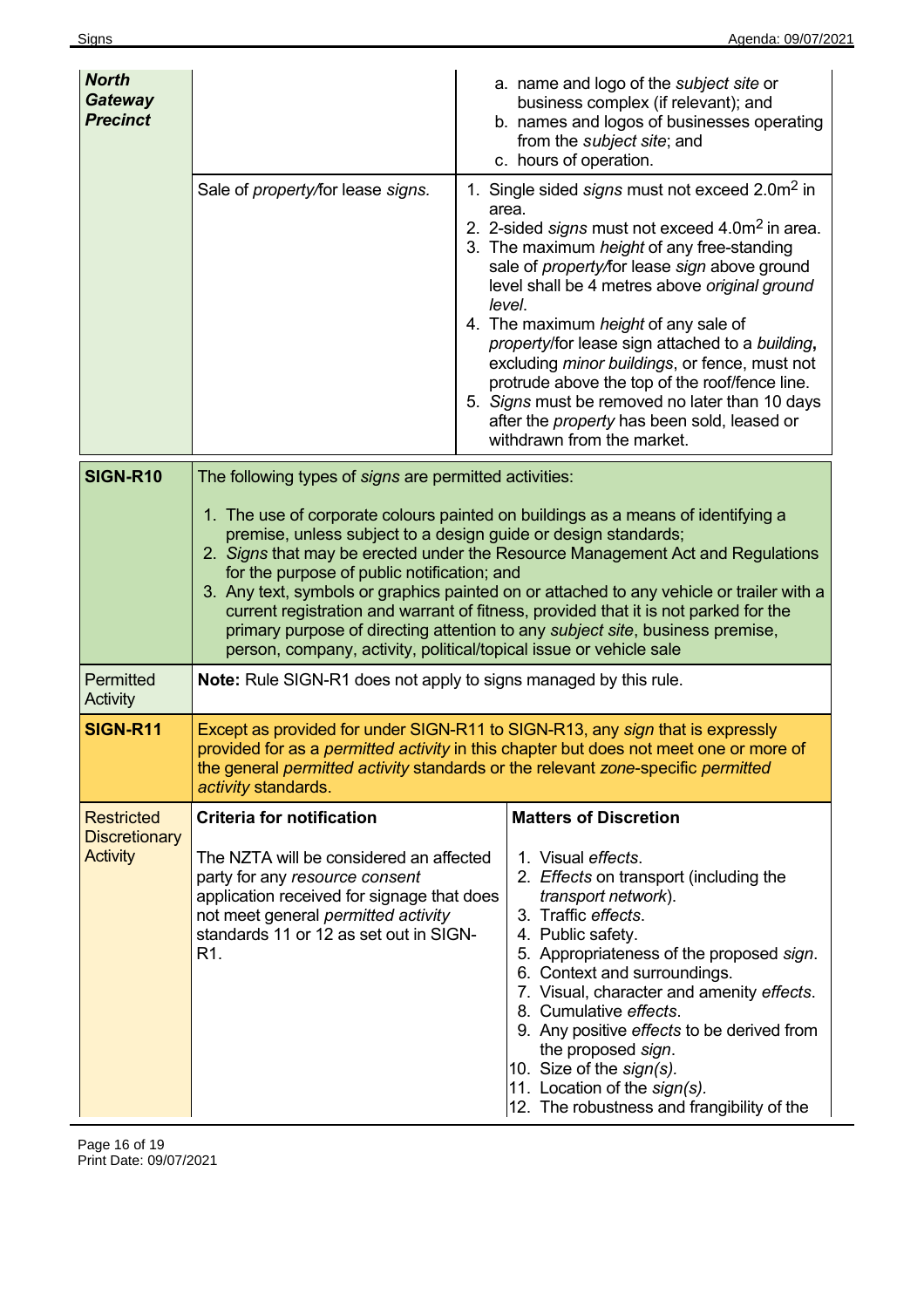|                                                              |                                                                                                                                                                                                                                                                                                                                                                                                       | sign(s), including the materials used to<br>construct the sign(s) and method of<br>attachment.<br>13. Content of the sign(s), including<br>number and size of words, symbols<br>and graphics and the complexity of the<br>content.<br>14. Necessity for the sign(s).                                                                                                                                                                                                                                                                                                                                                                                                                                                                                                                                                                         |
|--------------------------------------------------------------|-------------------------------------------------------------------------------------------------------------------------------------------------------------------------------------------------------------------------------------------------------------------------------------------------------------------------------------------------------------------------------------------------------|----------------------------------------------------------------------------------------------------------------------------------------------------------------------------------------------------------------------------------------------------------------------------------------------------------------------------------------------------------------------------------------------------------------------------------------------------------------------------------------------------------------------------------------------------------------------------------------------------------------------------------------------------------------------------------------------------------------------------------------------------------------------------------------------------------------------------------------------|
| <b>SIGN-R12</b>                                              | or scheduled historic area, except as provided for in SIGN-R13 below or where<br>specified as a non-complying activity.                                                                                                                                                                                                                                                                               | Signs on a scheduled historic building or structure, or within a scheduled historic site                                                                                                                                                                                                                                                                                                                                                                                                                                                                                                                                                                                                                                                                                                                                                     |
| <b>Restricted</b><br><b>Discretionary</b><br><b>Activity</b> | <b>Standards</b>                                                                                                                                                                                                                                                                                                                                                                                      | <b>Matters of Discretion</b><br>1. Effect on historic heritage values.<br>2. Effect on visual, character and<br>amenity.<br>3. Colour and materials of proposed<br>building or structures.<br>4. Layout, design and location of<br>proposed building or structures.<br>5. Effects on context and surroundings.                                                                                                                                                                                                                                                                                                                                                                                                                                                                                                                               |
| <b>SIGN-R13</b>                                              | or a scheduled historic area which are identified on the New Zealand Heritage<br>activity standards in SIGN-R6 standard (1)                                                                                                                                                                                                                                                                           | Signs on a scheduled historic building or structure, or within a scheduled historic site<br>List/Rārangi Kōrero as Category 1 or 2 that do not meet one or more of the permitted                                                                                                                                                                                                                                                                                                                                                                                                                                                                                                                                                                                                                                                             |
| <b>Restricted</b><br><b>Discretionary</b><br><b>Activity</b> | <b>Standards</b><br>1. Signs must not exceed the maximum<br>height and size requirements as set<br>out in the <i>permitted activity</i> standards<br>for signs on historic heritage features<br>in SIGN-R6.<br>2. Signs must not cause irreversible<br>damage to the original material of the<br>scheduled historic building, or result<br>in the removal of any decorative<br>features or detailing. | <b>Matters of Discretion</b><br>1. Any impacts on the character of the<br>façade of the scheduled<br>historic building.<br>2. The method of attachment to the<br>scheduled historic building.<br>3. Whether the location of the sign is in a<br>place that would traditionally be used<br>as advertising areas.<br>4. Whether the sign is compatible with<br>the heritage value of the scheduled<br>historic building or the subject site on<br>which it is placed including its scale,<br>dimensions, materials, colour and<br>location.<br>5. Whether the sign obscures any<br>significant views, areas and historic<br>heritage features.<br>6. Whether the sign is dominating in<br>appearance or detracts from the<br>historic significance of the place.<br>7. Whether the sign obscures any<br>window, or architectural or decorative |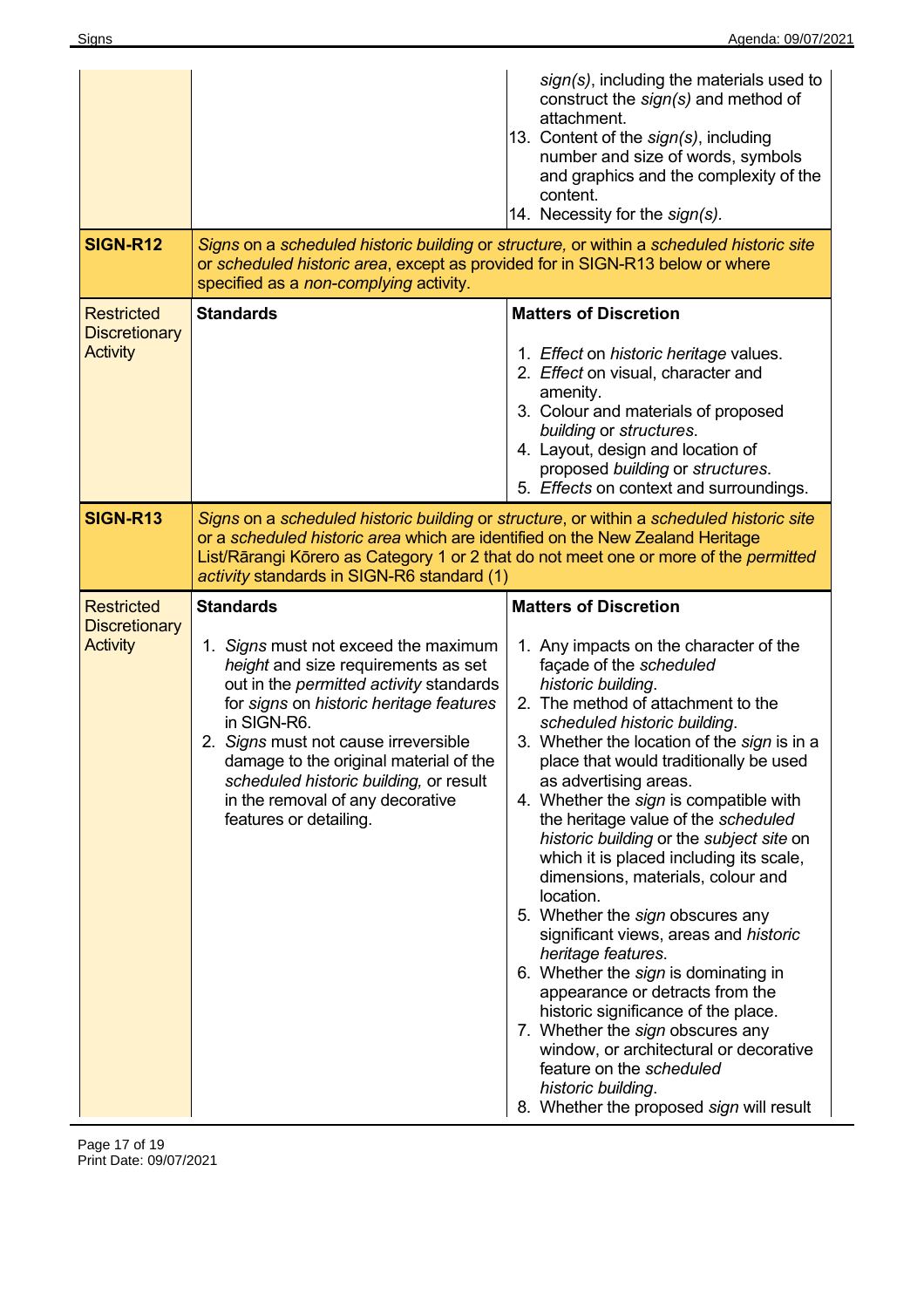|                                                              | in undue visual clutter.<br>9. Whether the sign relates to the activity<br>undertaken on the subject site or is for<br>the purpose of identification of the<br>heritage subject site.                                                                                                                                                                                                                                                                                                                                                                                                                                                                                                                                                                                                                                                                                                                                                                       |  |
|--------------------------------------------------------------|-------------------------------------------------------------------------------------------------------------------------------------------------------------------------------------------------------------------------------------------------------------------------------------------------------------------------------------------------------------------------------------------------------------------------------------------------------------------------------------------------------------------------------------------------------------------------------------------------------------------------------------------------------------------------------------------------------------------------------------------------------------------------------------------------------------------------------------------------------------------------------------------------------------------------------------------------------------|--|
| <b>SIGN-R14</b>                                              | Free-standing <i>signs</i> within the Otaki South Precinct that are visible from a <i>Strategic</i><br><b>Arterial Route.</b>                                                                                                                                                                                                                                                                                                                                                                                                                                                                                                                                                                                                                                                                                                                                                                                                                               |  |
| <b>Restricted</b><br><b>Discretionary</b><br><b>Activity</b> | <b>Standards</b><br><b>Matters of Discretion</b><br>1. Traffic effects.<br>2. Visual and amenity effects.                                                                                                                                                                                                                                                                                                                                                                                                                                                                                                                                                                                                                                                                                                                                                                                                                                                   |  |
| <b>SIGN-R15</b>                                              | Any sign not otherwise provided for as a permitted activity, a restricted discretionary<br>activity, or a non-complying activity in this chapter.                                                                                                                                                                                                                                                                                                                                                                                                                                                                                                                                                                                                                                                                                                                                                                                                           |  |
| <b>Discretionary</b><br><b>Activity</b>                      |                                                                                                                                                                                                                                                                                                                                                                                                                                                                                                                                                                                                                                                                                                                                                                                                                                                                                                                                                             |  |
| <b>SIGN-R16</b>                                              | Signs on scheduled historic buildings or structures, scheduled historic sites or<br>scheduled historic areas identified on the New Zealand Heritage List/ Rārangi Kōrero<br>as Category 1 or 2 that do not meet one or more of the restricted discretionary activity<br>standards in SIGN-R13                                                                                                                                                                                                                                                                                                                                                                                                                                                                                                                                                                                                                                                               |  |
| <b>Discretionary</b><br><b>Activity</b>                      |                                                                                                                                                                                                                                                                                                                                                                                                                                                                                                                                                                                                                                                                                                                                                                                                                                                                                                                                                             |  |
| <b>SIGN-R17</b>                                              | Signs (excluding those expressly provided for as a <i>permitted activity</i> in this chapter)<br>that:<br>1. are located within legal road;<br>2. are on or attached to motor vehicles, trucks, trailers, caravans or another type of<br>supporting structure or device and located anywhere other than on the subject site<br>to which the activity advertised in the sign takes place;<br>3. are digital/electronic in nature and are flashing, blinking or contain moving or<br>changing text or graphics and form the background to any traffic signals, or<br>conflict with the colour, shape, design or wording of any official traffic control sign;<br>are red or green in colour and form the background to any traffic signals, or<br>4.<br>conflict with the colour, shape, design or wording of an official traffic control sign;<br><b>or</b><br>5. incorporates reflective material and is located adjacent to a Strategic Arterial<br>Route. |  |
| Non-<br>Complying<br><b>Activity</b>                         |                                                                                                                                                                                                                                                                                                                                                                                                                                                                                                                                                                                                                                                                                                                                                                                                                                                                                                                                                             |  |